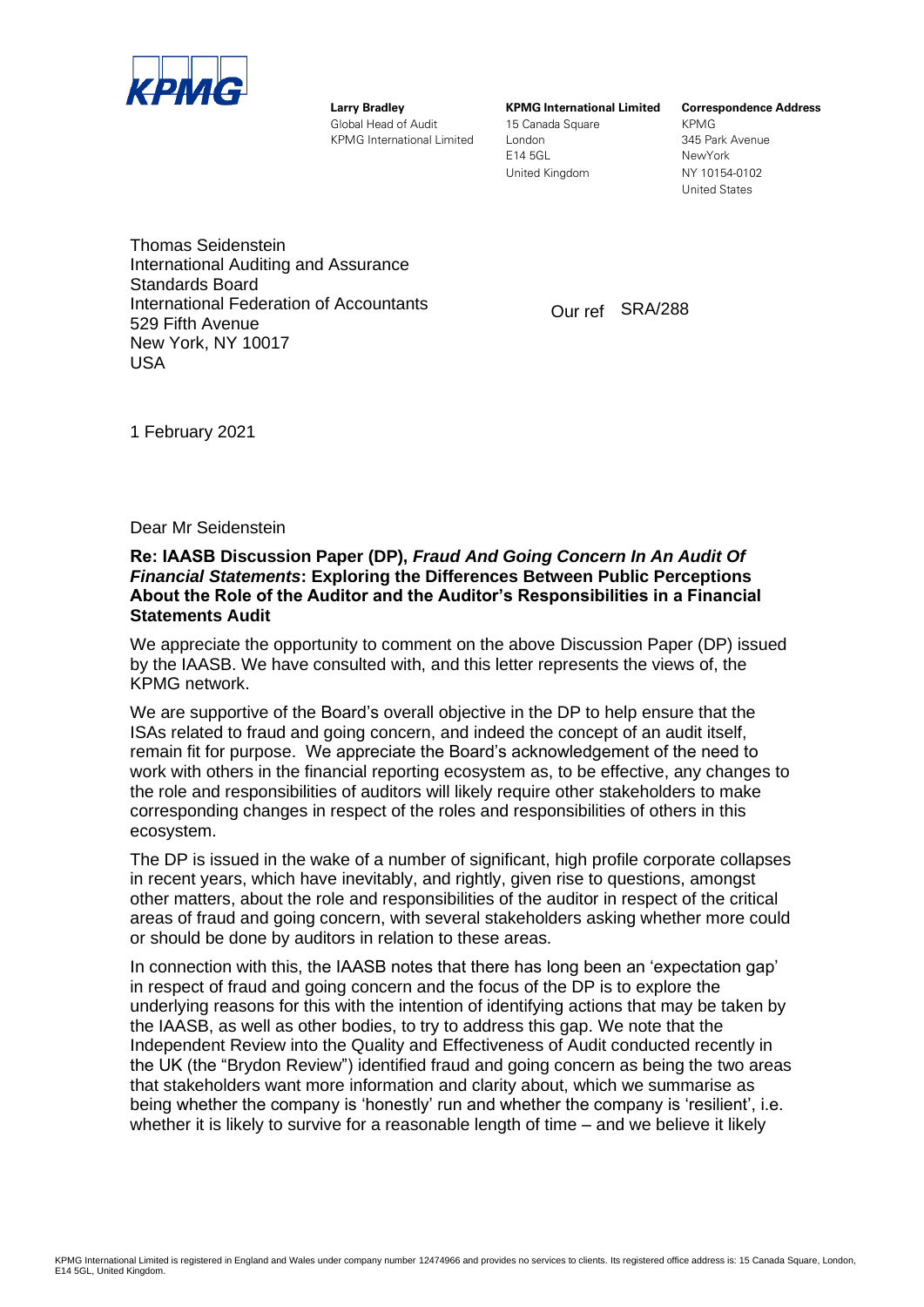

that stakeholders would call for certain key aspects of this information to be independently assured.

We also believe that exploration of these areas is particularly timely in the context of the COVID-19 pandemic, the effects of which may have significant implications for both fraud and going concern.

Accordingly, we support the Board's efforts to conduct a thorough exploration of the issues underlying the different aspects of the expectation gap in respect of the critical areas of fraud and going concern and potential solutions. We are committed to open and constructive dialogue so that audits continue to be fit for purpose and to evolve, as appropriate, to reflect changes in the business environment, including increasing globalisation and complexity, and resulting changes to stakeholder needs. We therefore support the IAASB in issuing the DP to frame the debate in this arena, as the IAASB is in a position to significantly influence and shape further discussions and play a key role in developing appropriate solutions.

We set out our overarching comments below.

## **The Purpose of Management's 'Going Concern' assessment**

The purpose of management's 'Going concern' assessment may not be fully understood by users of financial statements, and this lack of understanding likely contributes to the expectation gap. In the context of a financial statement audit, management makes a 'going concern' assessment to determine the underlying basis of accounting used to prepare the financial statements. This includes determining whether it is appropriate to prepare the financial statements on a going concern basis or whether this would be inappropriate, and the financial statements should be prepared on a 'non-going concern' basis. Material uncertainties relating to events or conditions that may cast significant doubt on the entity's ability to continue as a going concern are required to be disclosed but do not change the basis of accounting. Accordingly, the 'threshold' at which it is inappropriate to apply a going concern basis of accounting is high, i.e. an entity's financial statements are prepared on a going concern basis unless management either intends to liquidate the entity, or to cease operations, or has no realistic alternative but to do so (with 'realistic' also representing a high bar). However, this may not be clearly understood by all stakeholders more broadly, who may view the 'going concern' assessment not through the lens of being a fundamental assumption underlying an accounting basis of preparation of financial statements, but rather as whether the company itself is 'resilient/viable' in the longer-term.

This may lead to a fundamental misunderstanding of the role of the auditor (as well as of management/ those charged with governance), which we do not believe is capable of being addressed by making changes to the ISAs, or indeed to other standards, including financial reporting standards.

We believe that the current role and responsibilities of the auditor with respect to going concern continue to be appropriate to an audit of financial statements. However, we do believe that it is important to explore the corporate reporting model in respect of the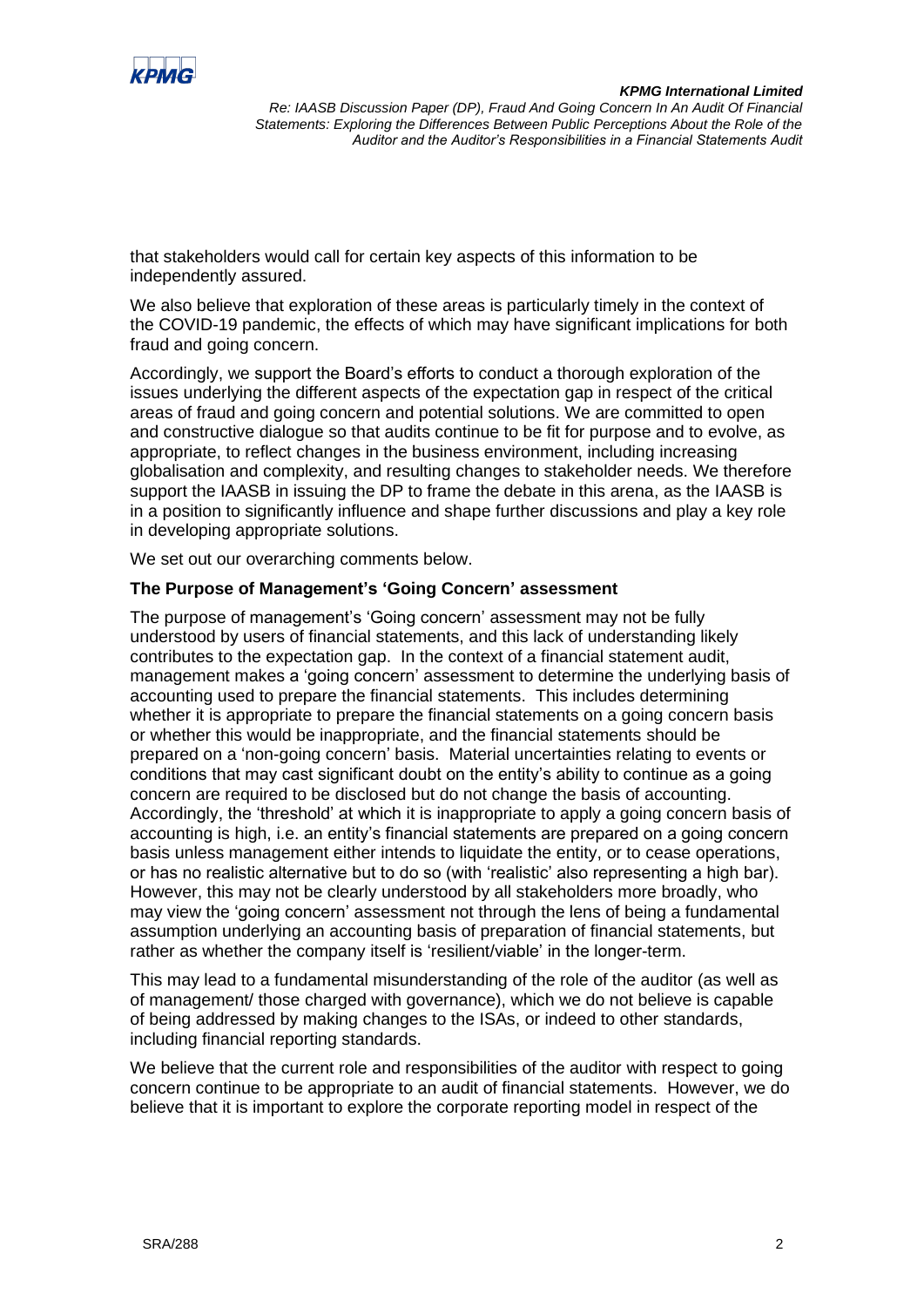

'evolution gap' to evaluate how to supplement the traditional focus on historical records of financial performance with forward-looking information, both financial and nonfinancial, to provide greater insight into how an enterprise creates value over the short, medium and longer term. We believe there is a role for the auditor (outside of the financial statement audit) related to this information as there is a clear market trend towards the need for wider assurance over elements other than the financial statements themselves, including corporate reporting of, and assurance over, ultimate business 'resilience' or 'viability'.

We highlight that we use 'assurance' in a broader sense and that, in our view, certain of the proposed solutions would not necessarily fall within the scope of the financial statement audit, (which, as a concept, we do not consider should be changed to address aspects other than the financial statements). For example, separate and specific engagements over an entity's system of internal control in relation to financial reporting (including in respect of fraud), in the form of an integrated audit with a separate auditor's report on this system of internal control or in the form of an assurance engagement over the system of internal control, or in respect of the preparation of viability/ resilience information, performed in accordance with the ISAE 3000 (Revised) suite of standards, may be the most appropriate solutions.

# **Prevention and Detection of Fraud**

There are inherent limitations to the ability of an audit, that is nevertheless carefully planned and properly executed, to detect material fraud. This unavoidable risk is due, in part, to the fact that most audit evidence is persuasive rather than conclusive, in order to support reasonable assurance. Additionally, some frauds are highly sophisticated, carefully organised, may be perpetrated by senior management, and may involve collusion, making them particularly challenging to detect.

We believe there may be a fundamental lack of understanding by users of financial statements about the inherent limitations of an audit as described above, in particular, because these limitations interact with the fact that an audit is a risk-based, and not an absolute, assurance engagement, and is rooted in the concepts of materiality and reasonable assurance.

We believe there is also a lack of understanding as to what 'fraud' in an audit of financial statements actually means. There is also an interaction between the concept of fraud and that of breaches of laws and regulations, which have some degree of overlap (especially in the case of intentional violations) but with breaches of laws and regulations encompassing a significantly broader scope, including operational and reputational matters such as in respect of environmental or health and safety legislation. We believe users of financial statements may believe 'fraud' encompasses such matters beyond those that are directly connected to the financial statements themselves, however, as auditors, our focus is on risks of material misstatement of the financial statements due to fraud. Furthermore, ISA 250, *Consideration of Laws and Regulations*, which addresses such areas, also highlights inherent limitations of an audit in this area, particularly where the effects of such laws and regulations on the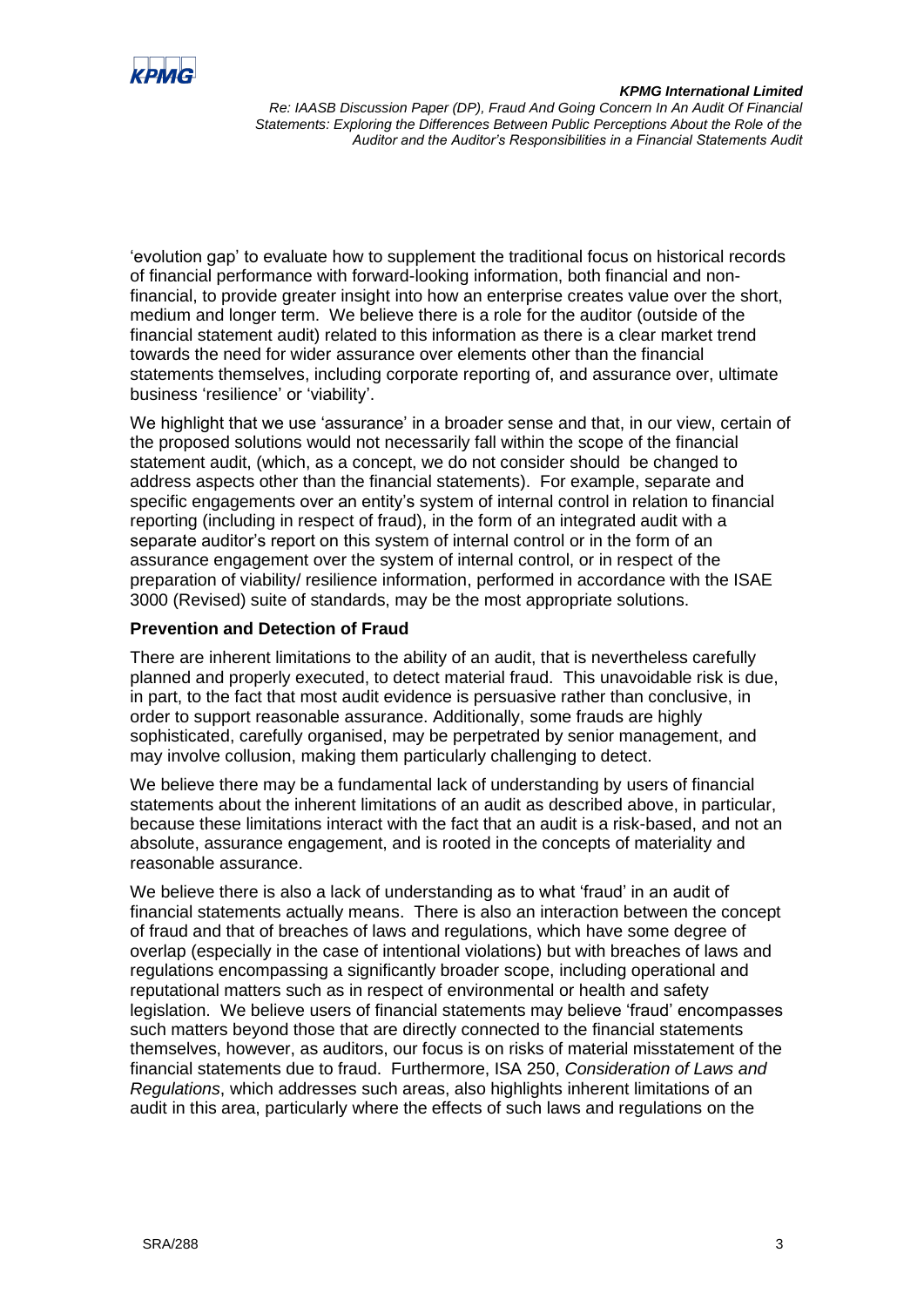

financial statements are indirect. Therefore, there again remains a risk that not all such breaches that are material to the financial statements will be identified by an audit, and this risk increases significantly if the breach also involves an aspect of fraud in the form of intentional action or collusion by management.

We believe that, overall, the standards are clear regarding the role and responsibilities of the auditor with respect to the detection of material fraud and we do not consider that these should be changed more broadly, or the concept of an 'audit' changed fundamentally in this area. Management and those charged with governance are responsible for the control environment and policies and processes to prevent and detect fraud at an entity, including setting the right 'tone' regarding business conduct. However, we recommend considering certain enhancements to the current requirements set out in the ISAs, which we describe below under Changes to the ISAs.

We fully acknowledge the evolution gap in this area and, in that regard, we support greater consideration of how assurance engagements over an entity's processes and controls that are designed to prevent and detect fraud may address this gap. We believe that this solution would need to be focused on the internal control system holistically, as it relates to the preparation of the financial statements. Carving out antifraud processes and controls from other aspects of the internal control system would likely be challenging. Furthermore, in respect of anti-fraud processes and controls, we consider that such a solution would need to be directed to corporate reporting-related fraud, which needs to be clearly defined, as opposed to 'fraud' in the broader sense, including operational/ reputational matters, as we describe above. It is critical that a suitable framework, similar to the COSO Framework that is used in an audit of Internal Control Over Financial Reporting (ICOFR), against which to measure/evaluate an entity's processes and controls be developed, with emphasis on the appropriate involvement/ oversight of those charged with governance, and which ideally is globally recognised. Furthermore, for this solution to be effective, changes would also likely need to be made to laws/ regulations/ corporate governance requirements to place appropriate responsibilities directly on management/ those charged with governance rather than attempting to effect such changes indirectly via auditors. We believe an engagement of this nature should be either in the form of an integrated audit over the entity's system of internal control in relation to financial reporting (which would include anti-fraud processes and controls) with a separate auditor's report over internal control, or a separate assurance engagement, performed in accordance with the ISAE 3000 (Revised) suite of standards.

# **Changes to ISAs**

We are supportive of exploring clarifications to the auditing standards, in particular, ISA 240, *The Auditor's Responsibilities Relating to Fraud in an Audit of Financial Statements,* and ISA 570 (Revised), *Going Concern.* However, we believe that at a conceptual level the ISAs, and the audit itself, remain fit for purpose.

We note that many of the potential solutions set out in the DP would give greater emphasis to requirements that are already embedded in the ISAs, such as involvement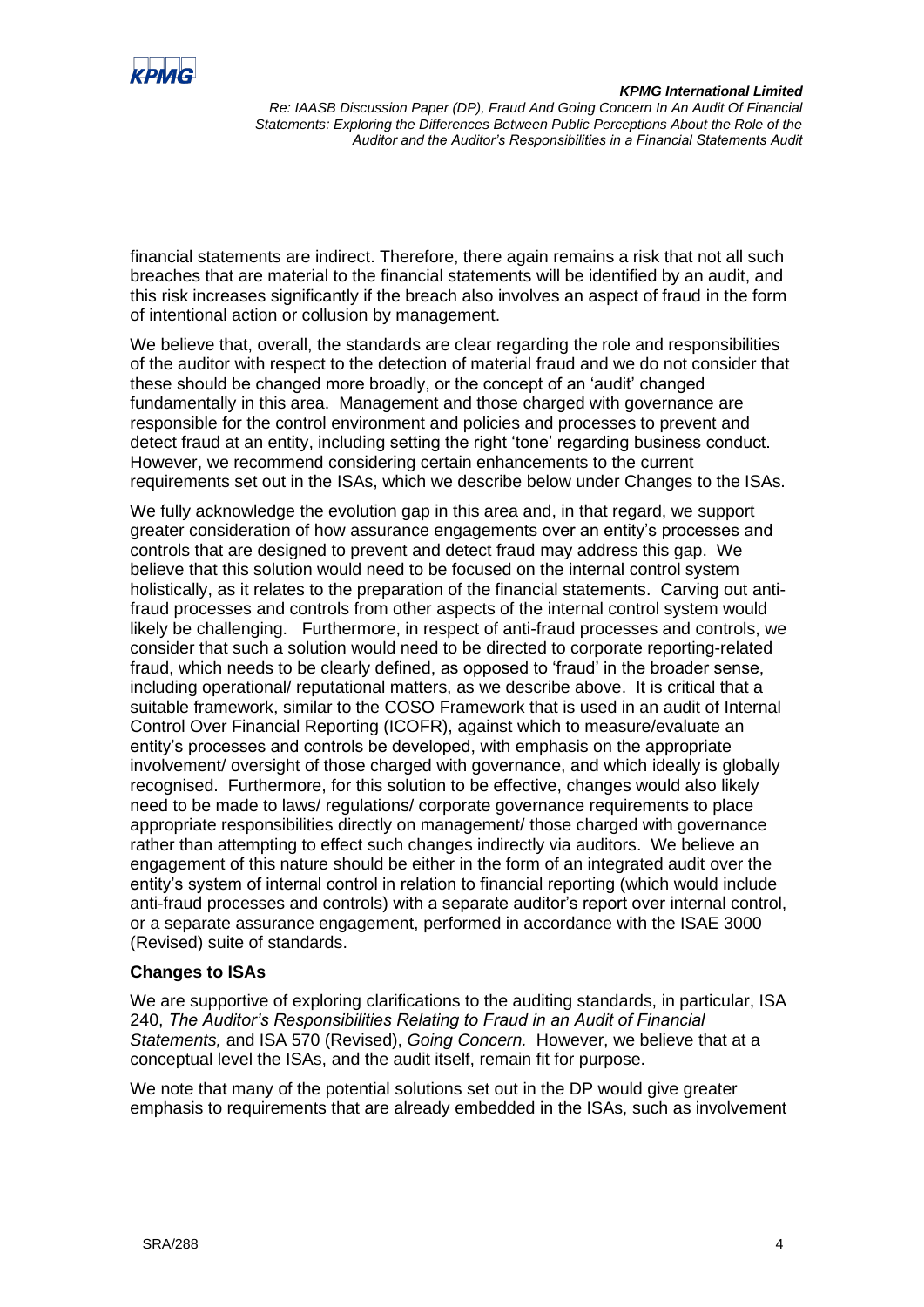

of specialists (which would include forensic specialists and deployment of technology solutions, assisted by such specialists) when the engagement team considers appropriate; guidance regarding how to appropriately exercise professional scepticism, and challenging management appropriately regarding their assumptions and judgements.

Other potential solutions proposed, in our view, would constitute enhancements to existing ISA requirements, rather than representing fundamental changes to the ISAs. For example, in respect of fraud, introducing a 'standback' requirement to evaluate audit evidence obtained and how that affects our fraud risk assessment and the nature, timing and extent of our procedures to address fraud risks, and in respect of going concern, ISA 570 (Revised) may benefit from an enhancement that expresses the timeperiod for management's going concern assessment as covering at least, but not limited to, 12 months from the date of authorisation of the financial statements, rather than from the reporting date. However, this change would only be appropriate if it was aligned with the requirements of the relevant financial reporting framework. We also support the provision of training for auditors in forensic accounting and fraud awareness.

We believe such changes are commensurate with the nature and purpose of an audit of financial statements, as well as with the skill set of an audit professional, which naturally evolves over time. We suggest such enhancements to the ISAs apply to all audits, aligned to the risk-based approach that underpins audits, and not based on broad criteria e.g. size of an entity or whether an entity is listed, as such an approach may limit its effectiveness. For example, non-listed entities do not necessarily have a lower fraud risk profile than listed entities, and we highlight that going concern is a fundamental assumption underlying the basis of preparation of financial statements across all entities.

# **Audit is One Piece of the Puzzle**

An audit is only one piece of the puzzle in the wider financial reporting ecosystem. Notwithstanding the fact that the auditor has a very important role to play in facilitating public trust in the capital markets, we consider that any changes made to the role and responsibilities of auditors in the ISAs, or the pursuit of separate engagements in the form of an integrated audit or assurance engagement in accordance with the ISAE 3000 (Revised) suite of standards, would need other stakeholders to make corresponding changes in respect of the roles and responsibilities of others in this ecosystem. Changes to roles and responsibilities would need to be substantially aligned and implementation would need to be appropriately sequenced to enable the ecosystem to operate effectively as a whole. We recognise that this would necessitate the introduction of legal/ regulatory/ corporate governance code requirements, which would take place on a jurisdiction by jurisdiction basis, with this evolution occurring at a different pace across different jurisdictions.

In respect of fraud, we highlight the "three lines of defence" approach described by the European Commission, comprising the pillars of corporate governance, the auditor, and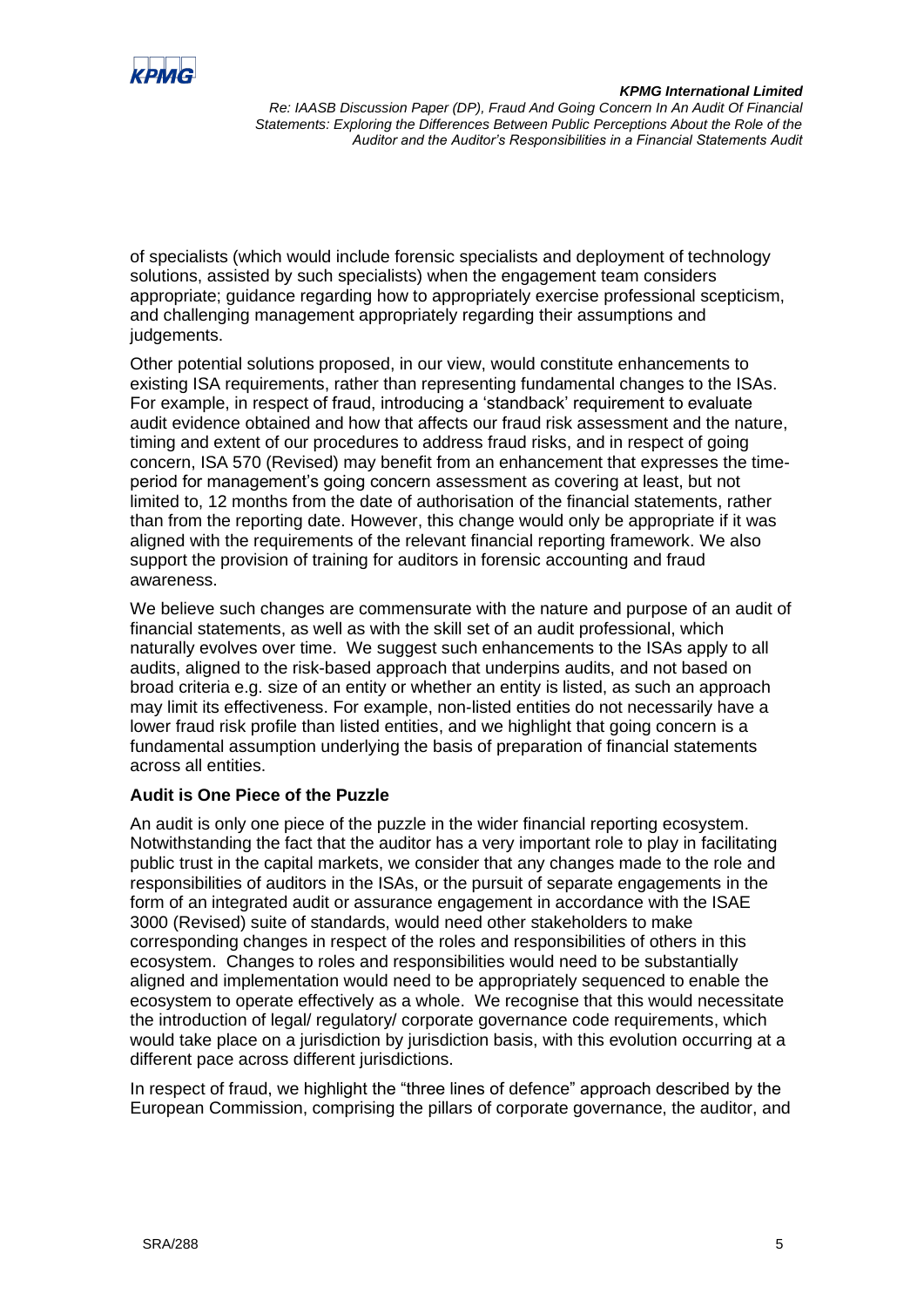

capital markets supervision, and we recommend that measures be taken to strengthen all three pillars concurrently in order to achieve optimal prevention and detection of corporate fraud.

Regarding going concern, we believe it is particularly important that where changes are made to the role and responsibilities of auditors, that these changes do not result in a misalignment with the role and responsibilities of management and those charged with governance, since they are ultimately responsible for establishing and maintaining a resilient business model and accordingly are best placed to make assessments in the area of going concern, and auditors to evaluate their assessment. We note that under the current framework, auditing standards are more prescriptive than financial reporting standards in some respects, and further increasing this asymmetry, by making changes to the auditing standards without corresponding changes to the financial reporting standards, may not be effective.

Therefore, in our view, any changes to certain requirements in the auditing standards, including information to be included in the auditor's report, may need to be predicated on corresponding and equivalent changes to financial reporting standards, e.g. IFRS Standards (in particular IAS 1), including changes to disclosure requirements. In addition, changes to certain requirements in the auditing standards, and the use of assurance engagements to report on an entity's internal control, would likely need related changes to legal/ regulatory/ corporate governance framework requirements in many jurisdictions.

Similarly, we highlight that new information about going concern and fraud matters should not be introduced via the auditor's report, which is focused instead on clarifying what the auditor has done to evaluate management's assessment, and may provide commentary about procedures, but rather should be included in the financial statements themselves or the annual report more broadly.

#### **Exploration of Proposed Solutions**

When considering the proposed solutions themselves, we highlight the importance of understanding in depth the underlying causes of corporate failures, to help ensure that all contributors to those failures can be clearly identified and that solutions implemented, across all roles/responsibilities in the corporate reporting ecosystem (including in respect of management/ those charged with governance and regulators, as well as auditors) properly address these issues.

An evaluation of the needs of investors and other stakeholders should be made, especially in respect of the more granular proposals noted. We believe that stakeholders have an important role to play in driving decisions about what additional information needs they may have; whether such information should be independently assured, and whether and how the role of the auditor (and others in the financial ecosystem) should evolve.

We believe that the potential solutions described in the DP are not mutually exclusive and therefore it is helpful to explore the merits of each both individually as well as when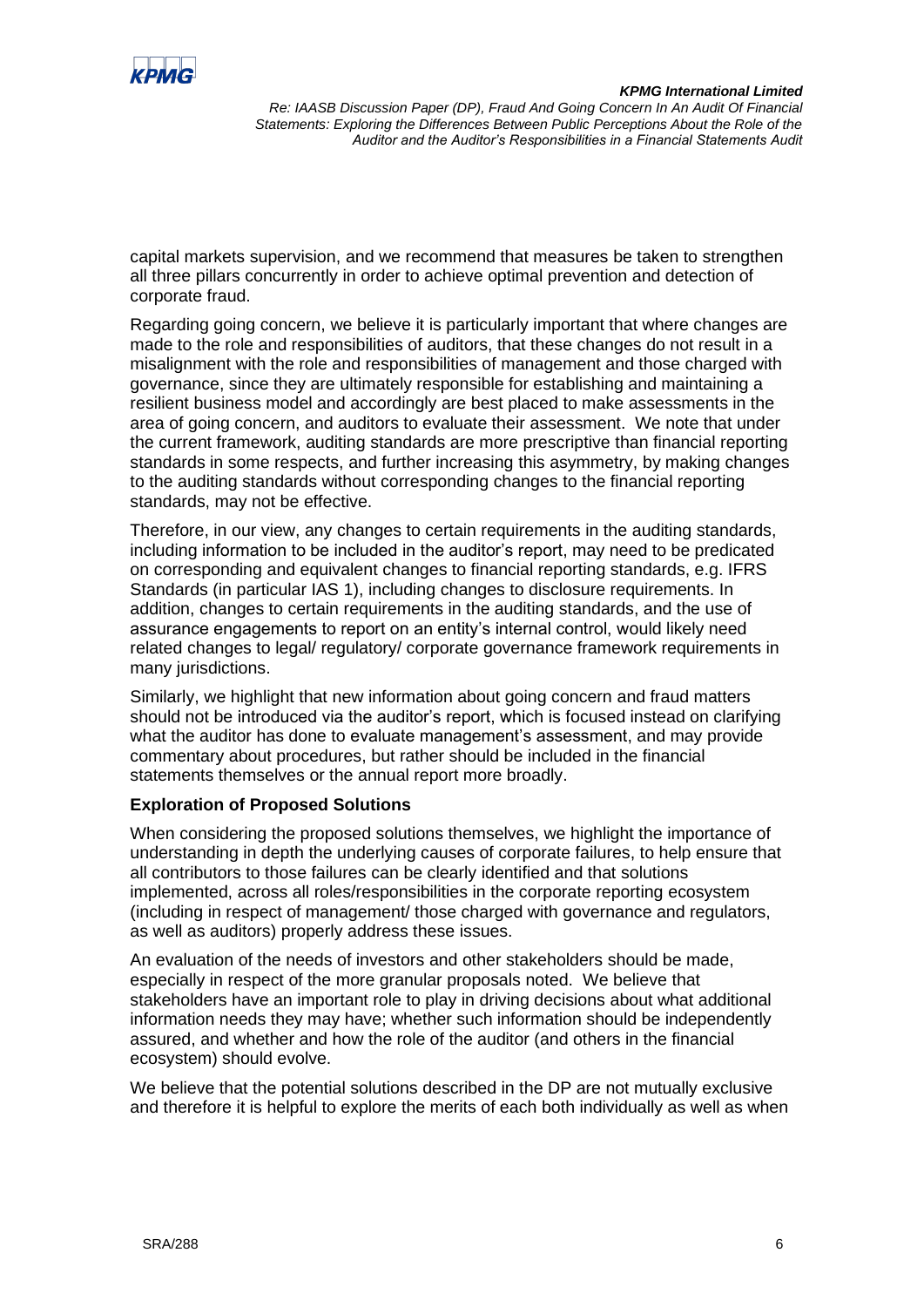

part of a suite of potential solutions, some of which may be implemented in the short term and others may be deployed over a longer term, in response to market demands.

Please contact Sheri Anderson at **sranderson@kpmg.com** if you wish to discuss any of the issues raised in this letter.

Yours sincerely

Farry Bradly

Larry Bradley Global Head of Audit KPMG International Ltd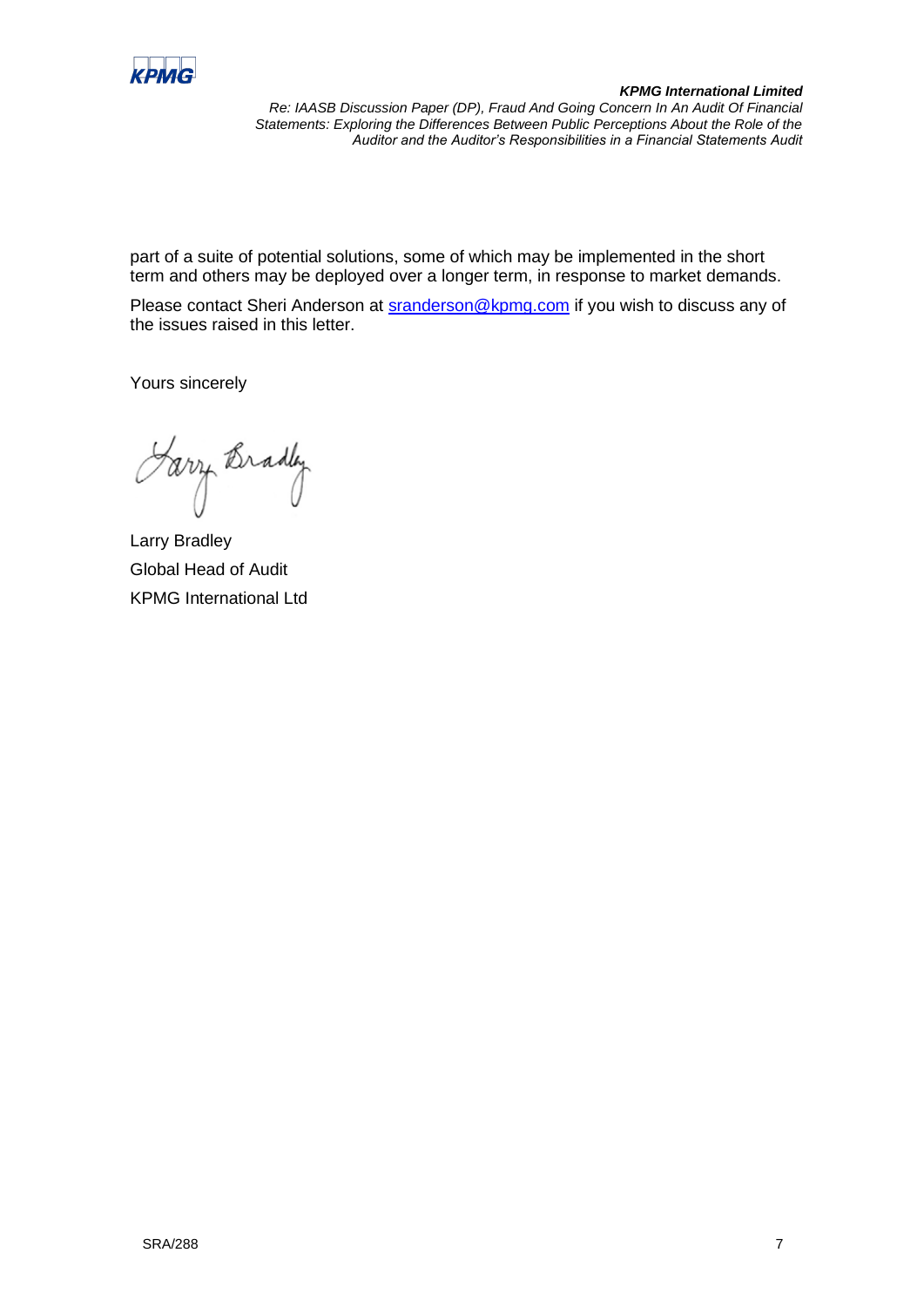

# **Appendix – Specific Questions Posed by IAASB**

## **1. In regard to the expectation gap**

## **(a) What do you think is the main cause of the expectation gap relating to fraud and going concern in an audit of financial statements?**

We agree with the IAASB that there has long been an 'expectation gap' in terms of a difference between what users of financial statements and the auditor's report thereon expect from auditors and the financial statement audit and what an audit actually is, in particular, in relation to the critical areas of fraud and going concern. We believe the analysis in the DP, which breaks the expectation gap down into the constituent parts of 'knowledge gap', 'performance gap' and 'evolution gap' is helpful in supporting further exploration of the underlying issues. We consider that all three of these aspects contribute to the expectation gap in respect of fraud and going concern.

#### **Fraud**

In respect of fraud, we suggest that the **knowledge gap** component is likely the main contributor to the expectation gap as the inherent limitations of an audit in this area are not well understood by the public in general.

ISA 240, *The Auditor's Responsibilities Relating to Fraud in an Audit of Financial Statements*, states that "*the auditor's responsibilities are to obtain reasonable assurance that the financial statements taken as a whole are free from material misstatement, whether caused by fraud or error*" [ISA 240.5]. The standard further states that "*owing to the inherent limitations of an audit, there is an unavoidable risk that some material misstatements of the financial statements may not be detected, even though the audit is properly planned and performed in accordance with the ISAs*." [ISA 240.5]. This unavoidable risk is due, in part, to the fact that most audit evidence is persuasive rather than conclusive, in order to support reasonable assurance. Additionally, as stated in ISA 200.A53, "*the potential effects of inherent limitations are particularly significant in the case of misstatement resulting from fraud*." ISA 200.A53 highlights particular challenges when a fraud involves senior management, or collusion. ISA 240.6 highlights that fraud "*may involve sophisticated and carefully organised schemes designed to conceal it, such as forgery, deliberate failure to record transactions, or intentional misrepresentations being made to the auditor. Such attempts at concealment may be even more difficult to detect when accompanied by collusion*." We note that when serious frauds occur, they are often perpetrated by (senior) management, who have the ability to override control procedures designed to prevent similar frauds by other employees; directly or indirectly manipulate records/documents and make false representations.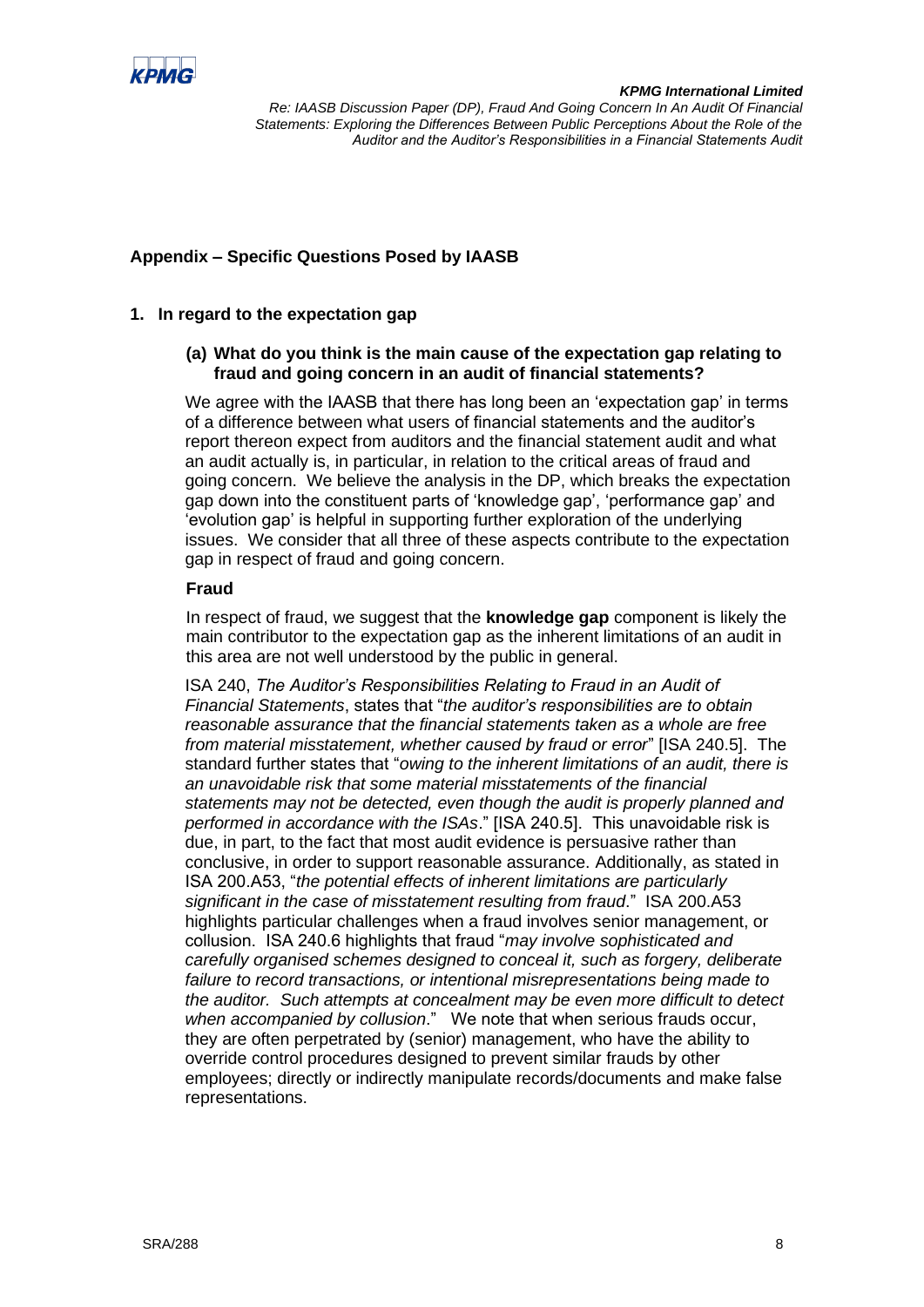

ISA 240.6 also highlights that "*the auditor's ability to detect a fraud depends on*  factors such as the skilfulness of the perpetrator, the frequency and extent of *manipulation, the degree of collusion involved, the relative size of individual amounts manipulated, and the seniority of those individuals involved*." Further, ISA 240 notes that "*it is difficult for the auditor to determine whether misstatements in judgement areas such as accounting estimates may be caused by fraud or error*".

Accordingly, ISA 240 focuses on procedures to assist the auditor to identify and assess risks of material misstatement due to fraud, with specific identification procedures targeted at certain aspects. These are:

- the auditor understanding the entity and its environment;
- risk assessment procedures, including discussion amongst the engagement team, and considering specific fraud risk factors including whether there may be incentives/ pressures to commit fraud;
- making enquiries of management and others;
- understanding how those charged with governance exercise their oversight responsibilities; and
- identifying unusual relationships, and whether other information obtained by the auditor indicates risks of material misstatement due to fraud.

There are also targeted procedures required to respond to risks related to management override, including with respect to journal entries, accounting estimates and significant transactions that are outside the normal course of business or that otherwise appear to be unusual. The ISA emphasises the importance of exercising professional scepticism in this area throughout the audit, including in considering the implications for the audit when potential misstatements may be indicative of fraud.

We believe there is a fundamental lack of understanding by users of financial statements about the inherent limitations of an audit as described above, and the way in which ISA 240 and other ISAs are designed to address fraud, in particular, the fact that an audit is a risk-based, and not an absolute, assurance engagement, rooted in the concept of materiality.

We also highlight that there is a lack of clarity as to what 'fraud' in an audit of financial statements actually means. There is an interaction between the concept of fraud and that of breaches of laws and regulations, which have some degree of overlap, especially in the case of intentional violations, but with breaches of laws and regulations encompassing a significantly broader scope, including operational and reputational matters such as in respect of environmental or health and safety legislation. We believe users of financial statements may believe 'fraud' encompasses such breaches beyond those that are directly connected to the financial statements themselves. ISA 250, *Consideration of Laws and Regulations in an Audit of Financial Statements* describes the inherent limitations of an audit in addressing breaches of laws and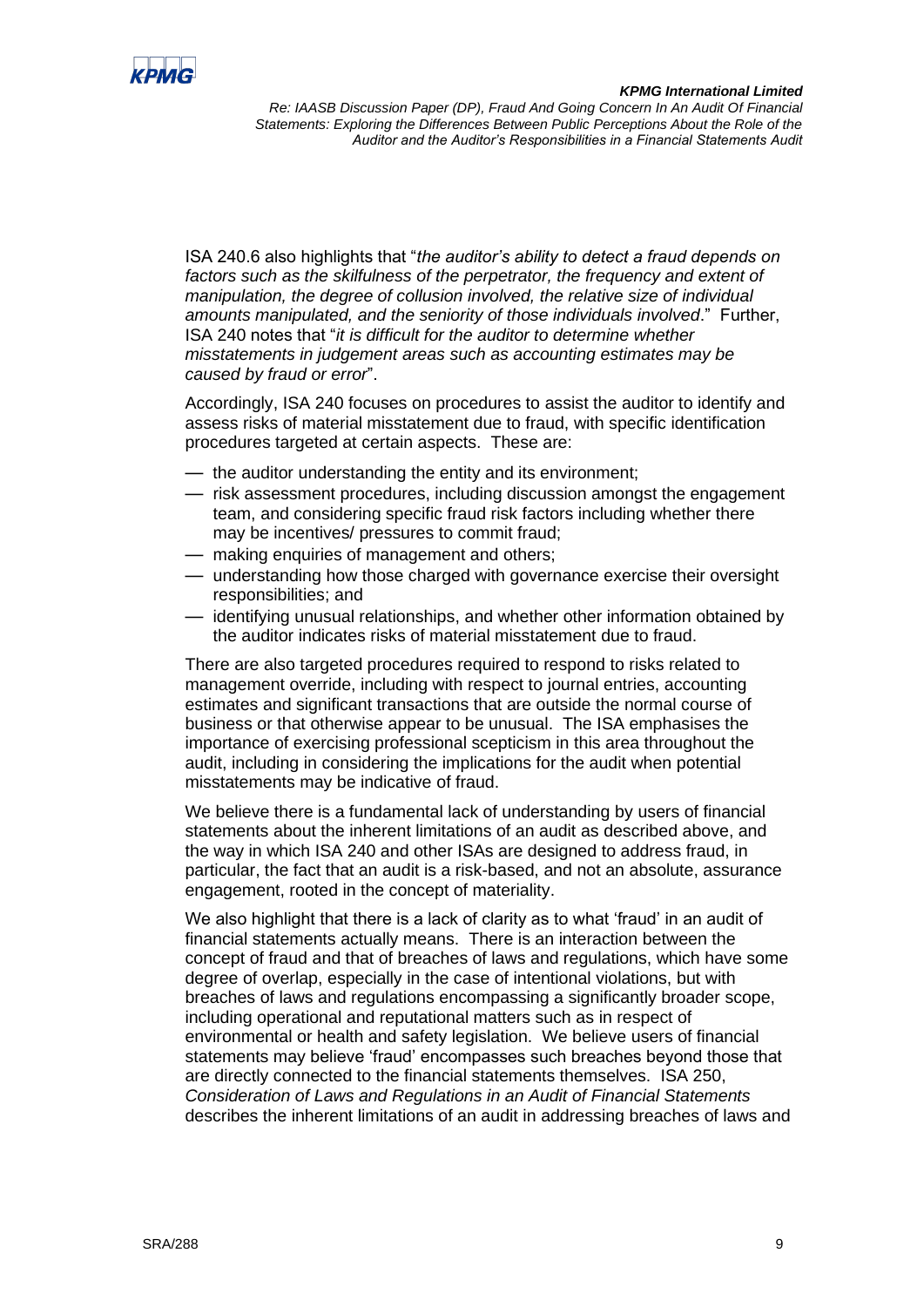![](_page_9_Picture_0.jpeg)

regulations, principally when these do not have a direct effect on the financial statements. Although ISA 250 sets out required procedures, based primarily on inquiry of management and inspection of regulatory correspondence, to assist auditors in identifying actual or suspected breaches of laws and regulations in this area, there again remains a risk that not all such breaches will be identified by an audit and this risk increases significantly if the breach also involves an aspect of fraud.

We also acknowledge that there are aspects of the **performance gap**, and we suggest that the IAASB further consider certain enhancements to ISA 240 and other ISAs, that may address this. For example, we recommend consideration of:

- the introduction of a 'stand-back' requirement to ISA 240, to consider and evaluate all audit evidence in this area, and how this affects our fraud risk assessment and the nature, timing and extent of our procedures to address fraud risks, before forming an audit conclusion. This could be similar to other stand-back requirements such as that introduced in ISA 315 (Revised), together with additional material regarding specific areas which would benefit from the exercise of heightened professional scepticism, and include guidance on how to do this, such as material introduced in ISA 450 (Revised) and in proposed ISA 600 (Revised), *Special Considerations – Audits of Group Financial Statements (Including the Work of Component Auditors)*;
- potential enhancements to considerations as to when to involve forensic specialists. Please refer to our response to Question 1b) for further information;
- increased emphasis on evaluating the culture and tone at the top, clearly linked to the enhanced material in this area set out in ISA 315 (Revised), with related guidance as to how to do this and the implications for the audit if there are concerns in this area;
- expanding quidance with respect to responding to financial statement level fraud risks, such as:
	- obtaining more audit evidence from external sources, which may be appropriate if we are concerned about management override/ collusion within the entity, and which may assist the auditor with identifying assertion level fraud risks;
	- increased use of tests of details in the audit to respond to a risk of fraud that is more pervasive in nature, when the engagement team considers this to be appropriate;
	- involvement of specialists/ auditor's experts, when considered appropriate by the engagement team, focused on evaluation of subjective judgments across the financial statements to help identify/ address indicators of possible management bias that may be intentional and fraudulent (e.g. in relation to estimates).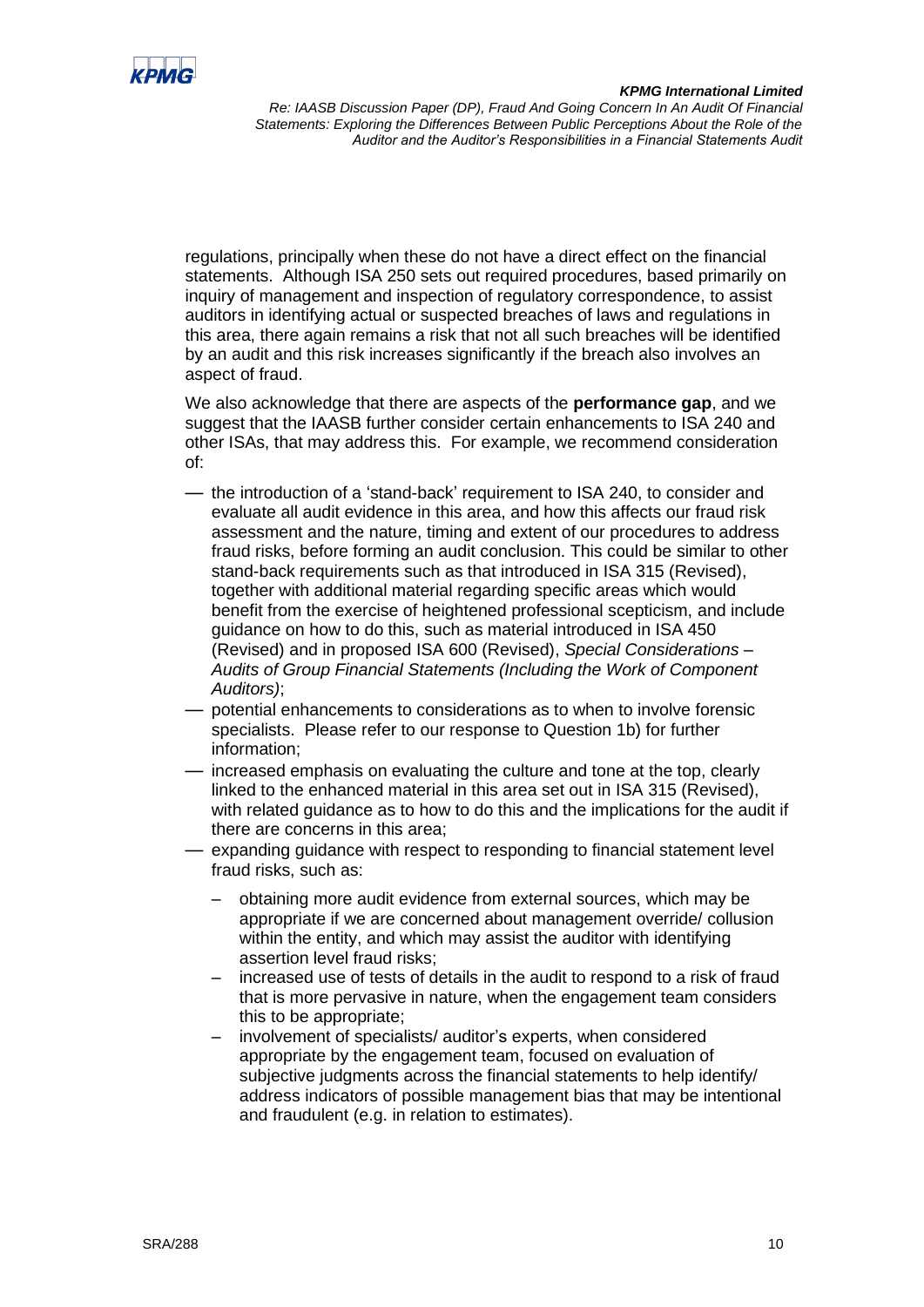![](_page_10_Picture_0.jpeg)

We also note that there is an **evolution gap**, which we describe in more detail below under Evolution Gap – Fraud and Going Concern.

# **Going Concern**

In respect of going concern, we note that the purpose of management's going concern assessment may not be fully understood by all stakeholders of an entity, i.e. there is a significant **knowledge gap**. In the context of a financial statement audit, management makes a 'going concern' assessment to determine the underlying basis of accounting used to prepare the financial statements. This includes determining whether it is appropriate to prepare the financial statements on a going concern basis, or whether this would be inappropriate, and the financial statements should be prepared on a 'non-going concern' basis. Material uncertainties relating to the events or conditions that may cast significant doubt on the entity's ability to continue as a going concern are required to be disclosed but do not change the basis of accounting. Accordingly, the 'threshold' at which such a going concern basis of accounting is inappropriate is high – i.e. an entity's financial statements are prepared on a going concern basis unless management either intends to liquidate the entity or to cease operations or has no realistic alternative but to do so. However, this may not be clearly understood by all stakeholders more broadly, who may view 'going concern' conceptually not through the lens of being a fundamental assumption underlying an accounting basis of preparation of financial statements but rather as whether the company as a whole is 'viable' or 'resilient' in the longer-term.

We also note that terms such as 'entity' (i.e. whether this refers to the legal entity or the underlying business), 'intends', 'liquidate' 'cease operations' and 'realistic' are not defined and therefore subject to differing interpretations, and, furthermore, there is a lack of clarity as to how these terms apply across the spectrum of business models that currently exist, e.g. start-ups, exploration entities with a limited lifespan, research and development entities, dormant entities etc.

We believe the current concept of going concern in relation to a basis of preparation of financial statements remains appropriate for financial statements and the audit thereon. We recommend the exploration of provision of more information regarding the longer-term viability of an entity, which we believe would be best placed within the annual report, outside the financial statements themselves, and we suggest that the IAASB explore the provision of separate assurance that is not part of the financial statement audit over such information. Please see our response to Question 3a) for further information.

We also consider there is a **performance gap** in respect of going concern, as there is a lack of clarity regarding certain ISA concepts and terminology, including the term 'going concern' itself, as well as regarding material uncertainty relating to going concern (MUGC). We also highlight that there is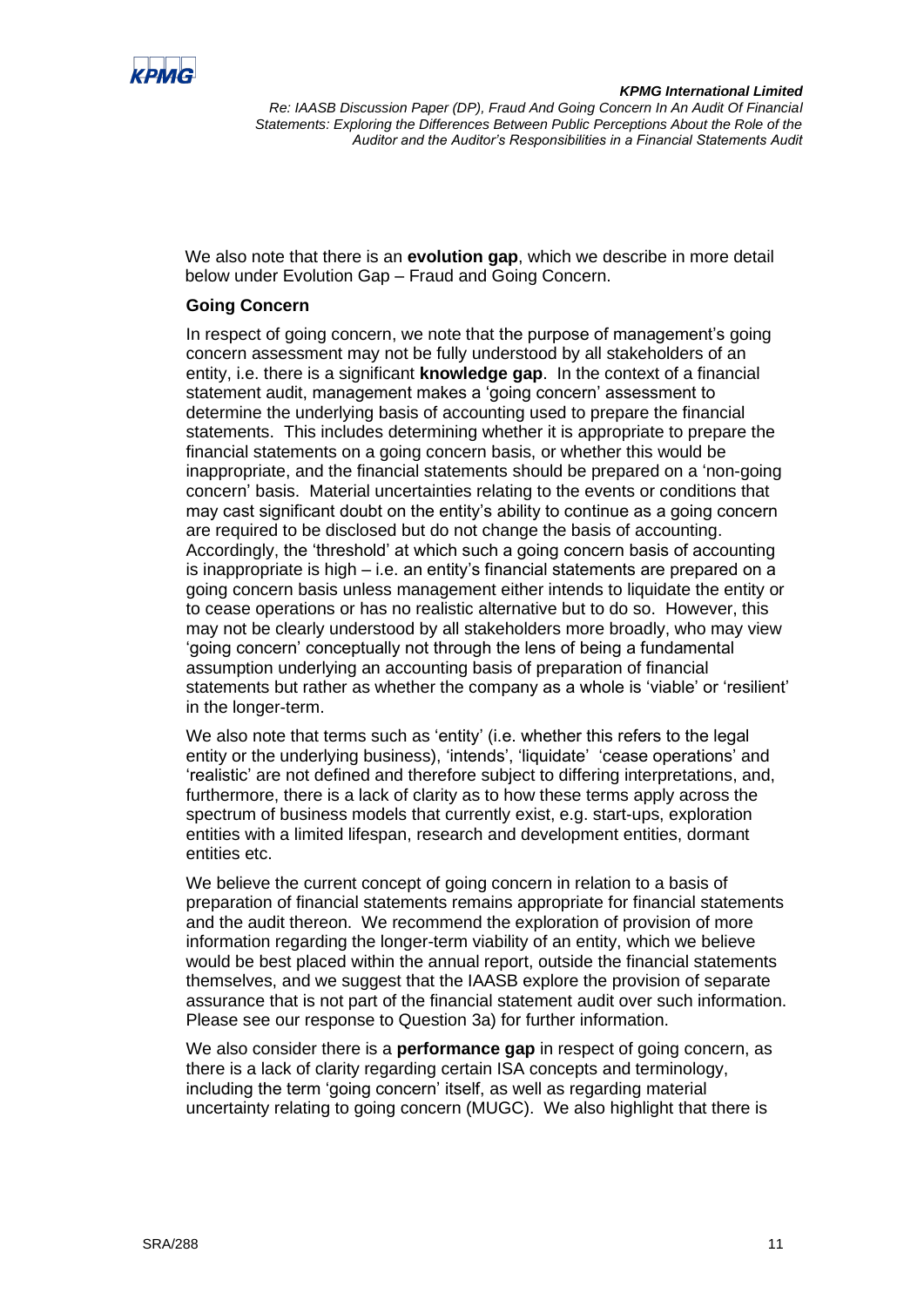![](_page_11_Picture_0.jpeg)

potential misalignment between ISA 570 (Revised), *Going Concern* and financial reporting frameworks, including IFRS Standards. We set out further details regarding these areas and our recommendations as to how these issues may be addressed in our response to Question 3a).

We also consider there is an evolution gap, which we describe in more detail below.

# **Evolution Gap – Fraud and Going Concern**

We recognise that there is a significant evolution gap in respect of both fraud and going concern. The UK Brydon Report identified these as being the two areas that stakeholders want more information and clarity about – which we summarise as being whether the company is 'honestly' run and whether the company is 'resilient', i.e. whether it is likely to survive for a reasonable length of time. We believe it likely that stakeholders would call for certain key aspects of this information to be independently assured. Please refer to our responses to questions 2a) and 3a) for further information and our recommendations to address this aspect of the expectation gap.

#### **(b) In your view, what could be done, by the IAASB and/or others (please specify), to narrow the expectation gap related to fraud and going concern in an audit of financial statements?**

We consider that the DP sets out a thoughtful and thorough analysis of potential solutions to address the different aspects of the expectation gap in respect of the important areas of fraud and going concern.

We set out our views regarding potential solutions to address the expectation gap in detail in our responses to question 2 (in respect of fraud) and question 3 (in respect of going concern).

In general, we consider that the ISAs are fit for purpose in respect of addressing fraud and going concern, in the context of enabling auditors to fulfil their responsibilities in respect of each of these areas when performing an audit of financial statements. We set out our recommendations for solutions to clarify/ enhance certain aspects of ISAs, however, we do not consider that these would constitute fundamental changes to the role and responsibilities of the auditor as currently envisaged.

Nevertheless, we also recognise the extent of the evolution gap in respect of both areas and we set out recommendations to address this in our responses to questions 2 and 3. We note in those responses that such solutions would, in our view, be most appropriately implemented by way of an integrated audit with separate reporting by the auditor over the entity's system of internal control (including fraud), or in the form of specific, separate assurance engagements in these areas in accordance with the ISAE 3000 (Revised) suite of standards, rather than attempting to fundamentally change/ broaden the underlying scope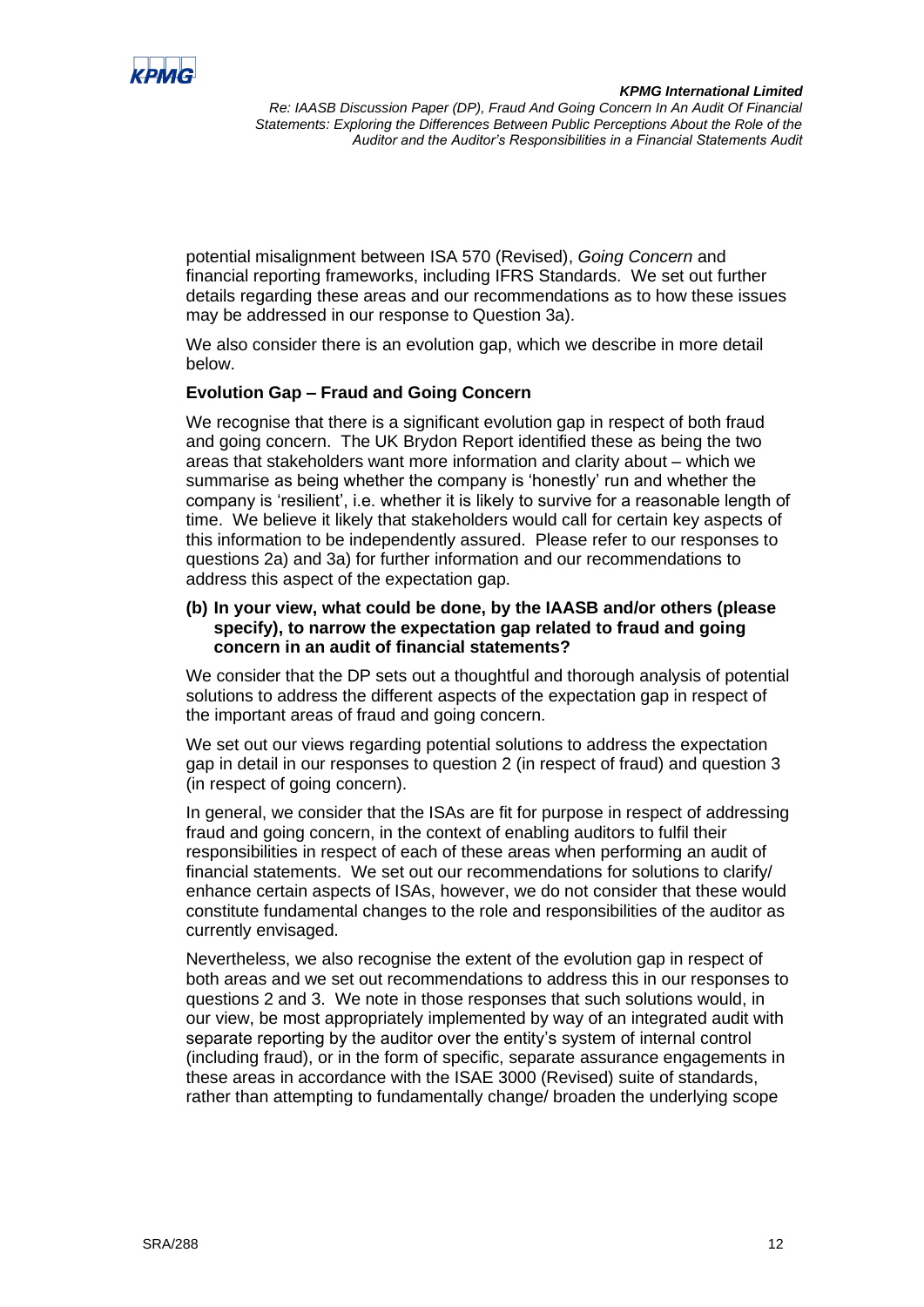![](_page_12_Picture_0.jpeg)

and purpose of the financial statement audit and the role and responsibilities of the auditor.

We also highlight that any changes to requirements in auditing standards regarding the role of the auditor and information to be included in the auditor's report may need to be predicated on corresponding and equivalent changes to financial reporting standards, e.g. IFRS Standards (in particular IAS 1), as well as legal/ regulatory/ corporate governance framework requirements, including in relation to disclosure requirements. Similarly, we highlight that new information about going concern and fraud matters should not be introduced via the auditor's report, which is focused instead on clarifying what the auditor has done to evaluate management's assessment and may provide commentary about procedures, when relevant. Instead, such information should be provided by the entity itself, e.g. in Other Information such as the front section of the annual report, as management is primarily responsible for these areas and is best placed to perform (initial) assessments and provide detailed information about these areas.

In addition, we also recommend that the IAASB explore the concept of 'fraud' in an audit of financial statements and provide further specificity as to how 'fraud' is defined in the financial statements, as well as the interaction between ISA 240 and ISA 250 in terms of fraud and breaches of laws and regulations.

- **2. This paper sets out the auditor's current requirements in relation to fraud in an audit of financial statements, and some of the issues and challenges that have been raised with respect to this (see Sections II and IV). In your view:**
	- **(a) Should the auditor have enhanced or more requirements with regard to fraud in an audit of financial statements? If yes, in what areas?**

As we describe above, ISA 240, *The Auditor's Responsibilities Relating to Fraud in an Audit of Financial Statements* sets the scene regarding the inherent limitations of an audit in respect of detecting material misstatements resulting from fraud, and sets out procedures to assist the auditor in identifying and assessing the risks of material misstatement due to fraud in designing procedures to detect such misstatements.

We consider that, in general, ISA 240 is fit for purpose in setting out the responsibilities of the auditor in respect of fraud when performing an audit of financial statements and in assisting the auditor to fulfil those responsibilities. Accordingly, we are supportive of the proposals set out in the DP that, in our view, would clarify or enhance certain existing requirements, as we consider these changes to be commensurate with the nature and purpose of an audit of financial statements, as well as with the skill set of the audit profession.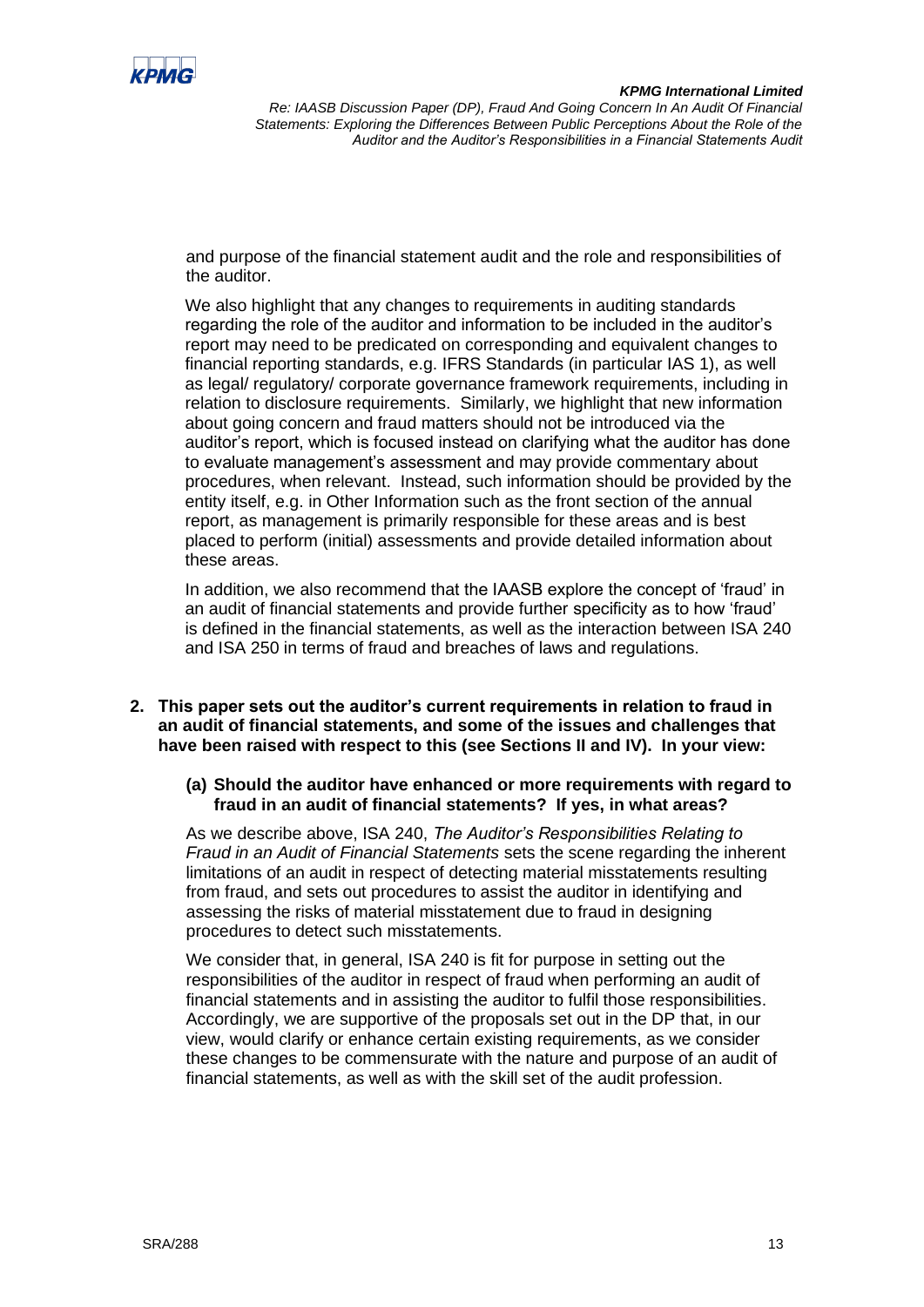![](_page_13_Picture_0.jpeg)

#### *KPMG International Limited*

*Re: IAASB Discussion Paper (DP), Fraud And Going Concern In An Audit Of Financial Statements: Exploring the Differences Between Public Perceptions About the Role of the Auditor and the Auditor's Responsibilities in a Financial Statements Audit*

However, we would be concerned with proposals that we believe aim to change the role and responsibilities of the auditor more broadly, as well as the concept of an 'audit' more fundamentally. In this respect we highlight, as earlier, that management, under the oversight of those charged with governance of an entity, currently has, and in our view, should continue to have, primary responsibility for the prevention and detection of fraud in respect of an entity. This responsibility includes creating the right 'tone' regarding business conduct, as well as the establishment of an effective system of internal control.

We do not consider that the financial statement audit/ financial statement auditors should move into the forensic audit space, noting that a forensic audit is an entirely different engagement to an audit of financial statements, targeted at a very specific element of the entity in response to a particular fraud risk.

We set out our views on each of the solutions proposed in the DP in further detail below:

## *Requirements for auditors to receive training in forensic accounting and fraud awareness as part of the formal qualification and continuous learning process*

We are supportive of initiatives to upskill auditors in this area, both at the start of, and then throughout, their professional careers, which we believe would be beneficial across all audit engagements. We recommend that training be closely aligned to core audit principles with a focus on identifying 'red flags' in respect of fraud risks; when it is most necessary, and how, to exercise professional scepticism in this area, and relevant considerations for determining when it would be appropriate to involve forensic specialists.

We also suggest that such training, in focusing on risk identification and exercise of professional scepticism, cover aspects of corporate culture and tone in relation to the elements of the 'fraud triangle' regarding pressure and rationalisation. To date, much of an auditor's focus has been directed towards the 'opportunity' aspect. However, broadening of training to also incorporate wider consideration of corporate culture and economic circumstances in relation to 'pressure', as well as human behavioural science to address 'rationalisation', including aspects of auditors' own behaviour such as conscious and unconscious bias, and cultural differences in business practices, given that audits are performed on an increasingly global basis, would also be of significant benefit.

We highlight, however, that care needs to be taken with this solution not to widen the expectation gap by creating the impression that in undergoing such training auditors would have a similar skillset to forensic specialists and would be effectively performing a 'forensic audit' as part of a financial statements audit.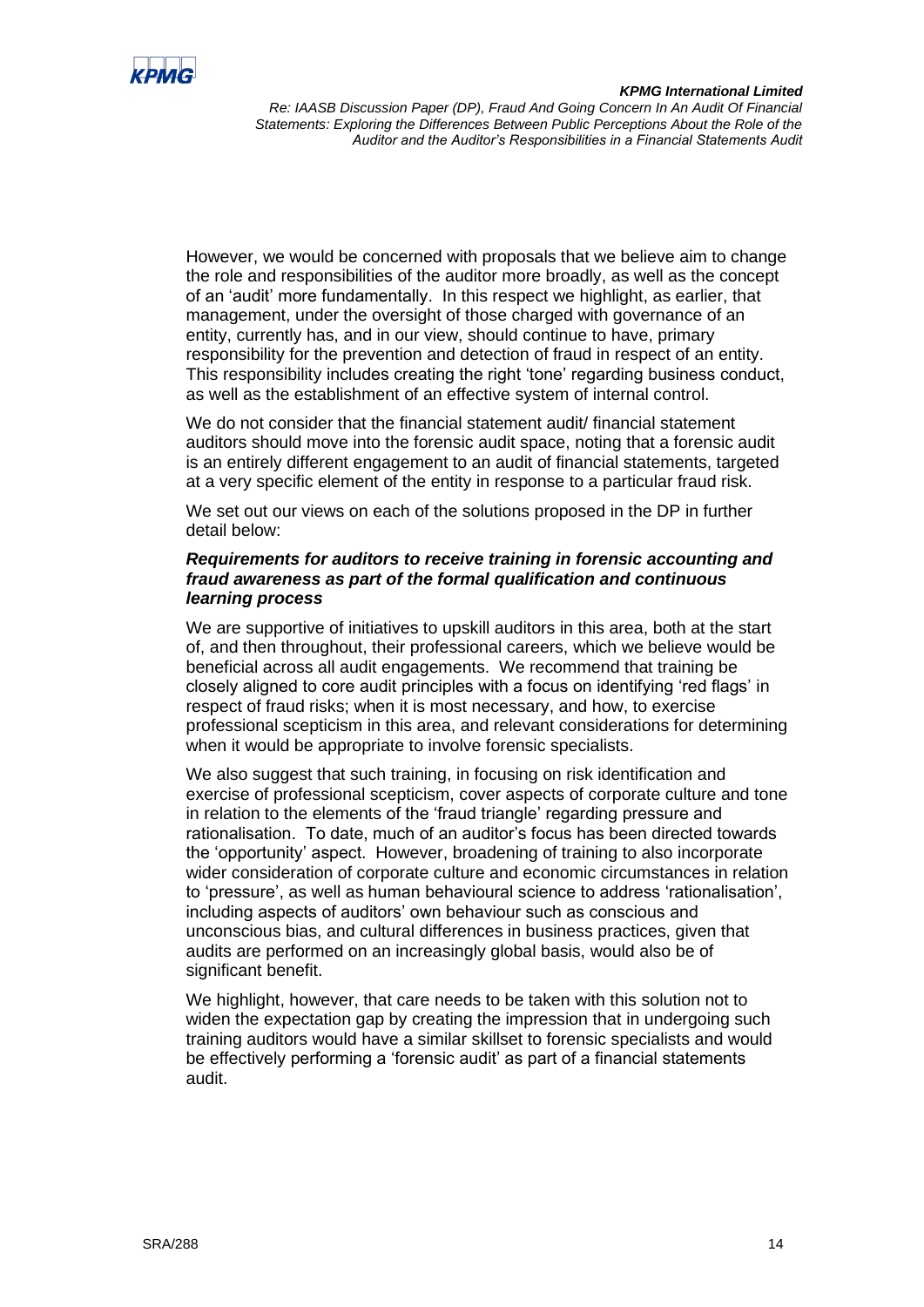![](_page_14_Picture_0.jpeg)

## *Requirements for auditors to use other specialists e.g. data or information technology experts to perform data mining or data analytics techniques*

We are supportive of the direction of travel of this proposal, highlighting that there have been significant developments in the area of data and analytics in recent years, enabling auditors to evaluate whole populations and mine and analyse large quantities of data, which can be a powerful tool. We note that recently revised ISAs, e.g. ISA 315 (Revised), pave the way for the use of such techniques as they evolve and auditors become more familiar with these.

However, we note that this approach is not a panacea in respect of detecting fraud and there are limitations to these techniques. We consider that it remains vital for auditors to continue to examine the data flow through an entity's systems; to understand the underlying rationale for transactions, as well as contractual terms. We also note there are challenges to use as a result of entities' systems of data infrastructure, as well as jurisdictional laws and regulation governing matters such as data privacy/ data sharing. Therefore, whilst we consider that technology-based solutions are very useful additions to the suite of tools and techniques that an auditor may use, when deployed in a thoughtful and targeted manner at the judgement of the engagement team, we do not consider that broad requirements should be introduced into ISAs in this area. For example, we do not recommend that such techniques are mandated for use on all audits, or on audits of listed entities, and neither should they be intended to replace current audit concepts and procedures.

We recognise that there are other IAASB work-streams in this area as well as other bodies which are actively exploring the use of such technology in an audit and we suggest that a coordinated approach be taken by such groups to arrive at a solution that is effective and capable of consistent global implementation.

In this regard, we recommend that the IAASB consider enhancing ISA 240 to expand requirements and guidance related to responding to financial statement level fraud risks, such as consideration of involvement of specialists to assist the auditor in evaluation of subjective judgements to help identify indicators of possible management bias that may be intentional and fraudulent (e.g. in relation to estimates).

## *Requirements for auditors to evaluate and report on the entity's processes and controls to prevent and detect fraud*

We are supportive of this proposal, noting that, based on longstanding experience in this area in certain jurisdictions, such requirements are premised on the establishment of similar formal requirements regarding management's responsibilities to perform procedures and themselves report in this area, which introduces more rigour in itself.

In supporting this solution, we also highlight that it is closely aligned to the current concept of an audit and to auditors' professional skills and expertise.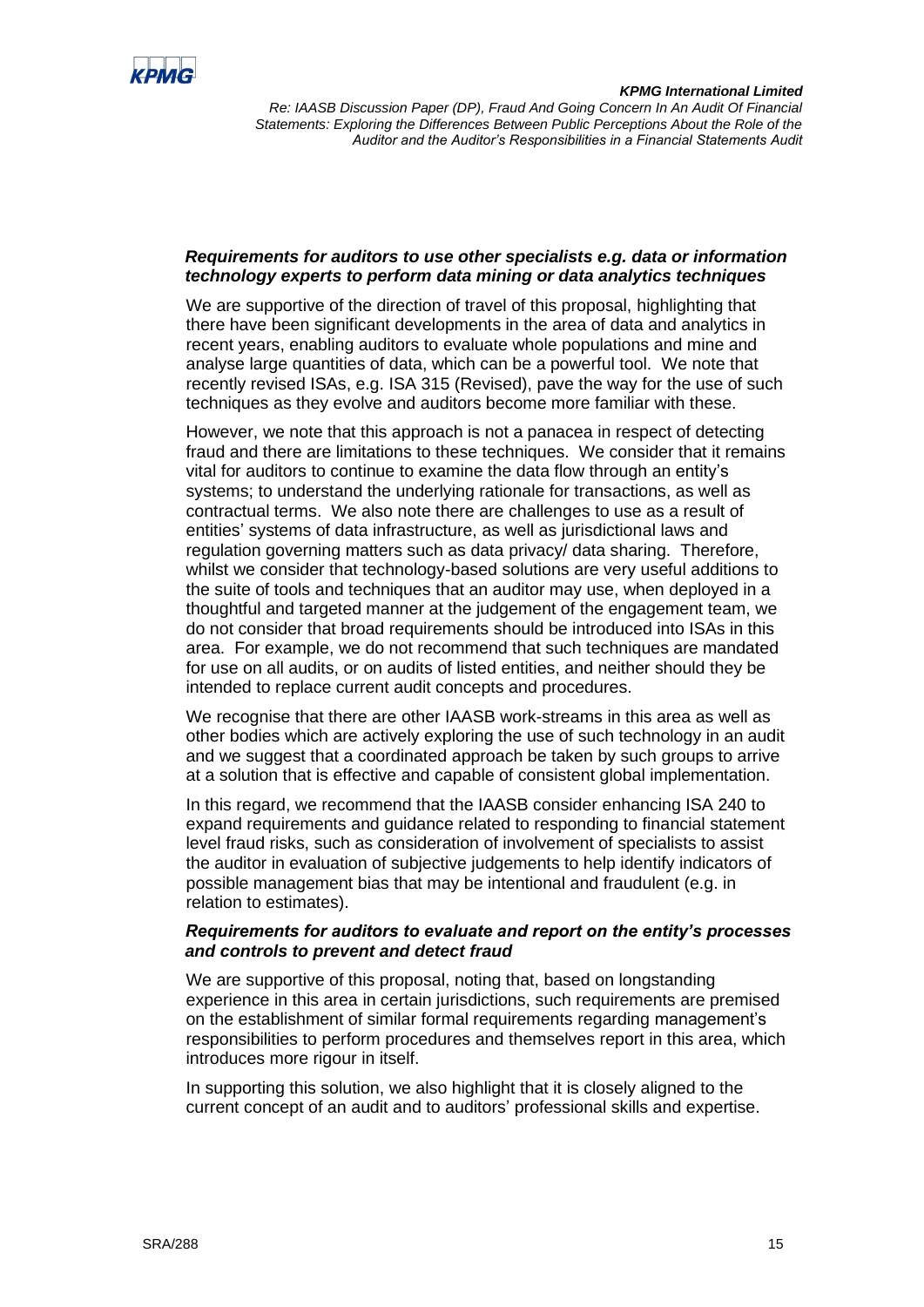![](_page_15_Picture_0.jpeg)

We also believe that this solution is capable of development as a scalable solution and in this regard we recommend that any new requirements be established only for listed entities/PIEs, noting that such entities usually have a more formalised system of internal control that is capable of being subject to a specific assurance engagement.

However, as we note earlier, we would be concerned with changes to auditor's responsibilities in this area in the absence of equivalent changes to responsibilities of management/ those charged with governance, as such asymmetry would place responsibilities on an entity only indirectly using auditors as the mechanism to effect such changes. This would be challenging for auditors to achieve and such an imbalance of responsibilities may render it less effective as a solution if other parties are not considered to be properly accountable in this area.

Please refer to our response to Question 4, in which we note that for several of these solutions to be effected, bodies, including financial reporting standard setters, as well as regulators, will need to work together.

We also highlight that such an approach may widen the expectation gap or give rise to confusion to the users of the audit report, firstly, in the event that an auditor were to identify and report deficiencies in an entity's internal controls, whilst at the same time issuing a 'clean' audit opinion, because the auditor may be able to obtain sufficient appropriate audit evidence that the financial statements are not materially misstated even when a control deficiency is present. To help address this concern, we recommend that this be performed either as an integrated audit with separate reporting over the system of internal control in relation to financial reporting (including fraud) by the auditor, or as a separate assurance engagement performed in accordance with the ISAE 3000 (Revised) suite of standards. Secondly, as we highlight earlier, given the nature of frauds, which may be perpetrated by senior management, with the ability to override systems and controls, such systems, and assurance over them, will not necessarily prevent or detect fraud.

In terms of the scope of such an engagement, we have concerns if a fragmented approach is envisaged, targeted only at an entity's anti-fraud processes and controls. Instead we believe that this solution, if pursued, would best be focused on the internal control system holistically, although we note that this approach likely would result in significant incremental cost both in respect of entity compliance as well as auditor assurance, at least initially, with benefits such as reduced cost of capital being realised later. Accordingly, we recommend detailed outreach to stakeholder groups including investors to help ensure they understand the costs/ benefits of such an approach and are able to take an active part in determining whether this solution would meet their needs.

If this approach is pursued, it is critical that a suitable framework against which to evaluate an entity's processes and controls is developed, similar to the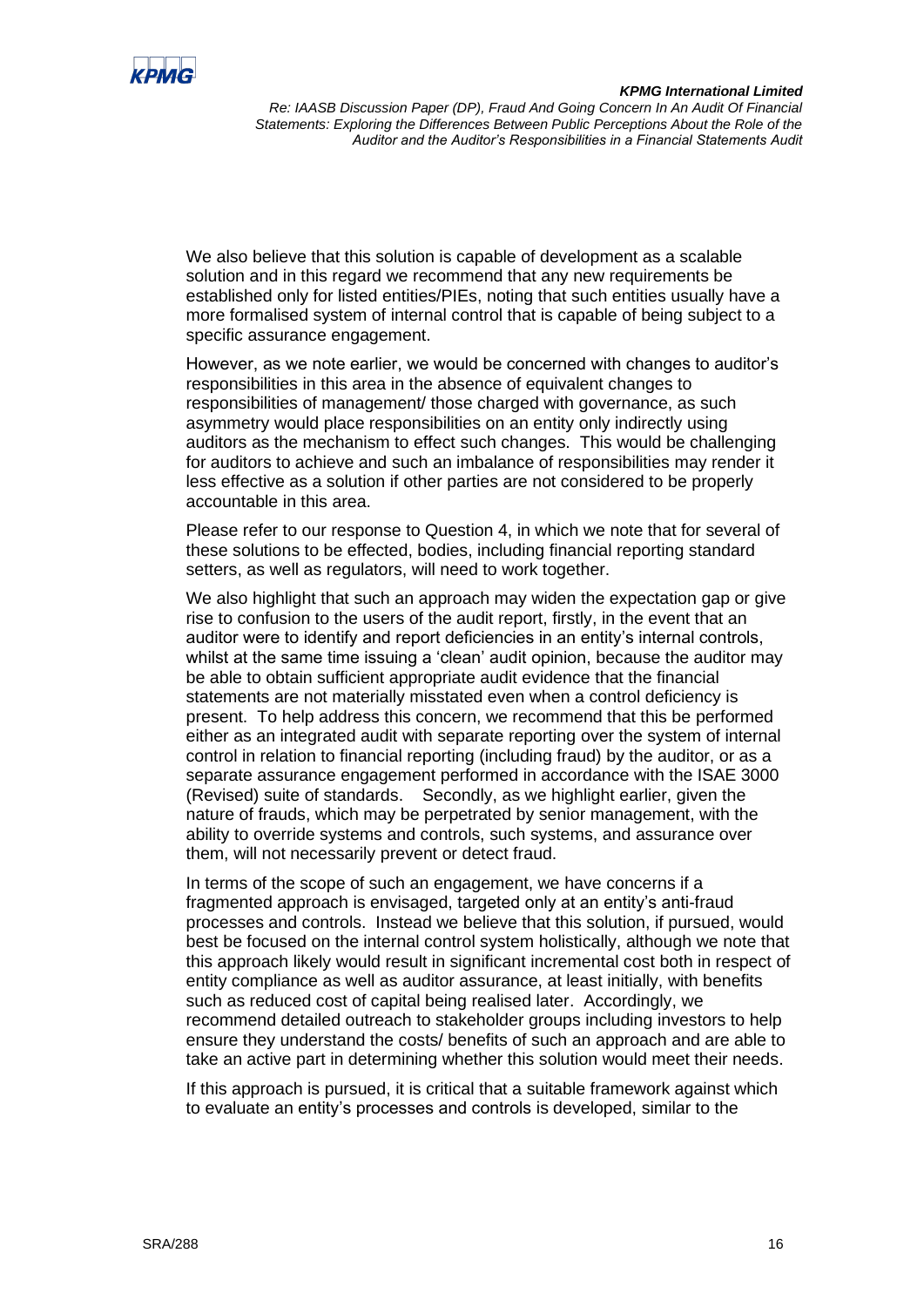![](_page_16_Picture_0.jpeg)

COSO Framework that is used in an audit of Internal Control Over Financial Reporting (ICOFR), with emphasis on the appropriate involvement/oversight of those charged with governance as a critical and integral feature of the system of internal control. Other aspects of the framework should address business culture/ tone as well as matters such as whistle blower programs. Such a framework would need to be capable of reasonably consistent implementation on a global basis to ensure consistency and comparability of entities across jurisdictions.

We consider that the core principle applicable in other areas of corporate reporting that 'management goes first' should also be applied in this situation, i.e. management/ those charged with governance of an entity should be required by regulators to describe their approach to fraud identification and their response e.g. in the front section of the annual report, with auditors performing an integrated audit with separate reporting over internal control in relation to financial reporting, including in respect of fraud, or performing assurance in accordance with ISAE 3000 (Revised) over this information.

## *Requirements for auditors to involve forensic specialists on audit engagements more broadly*

We consider that forensic specialist involvement can be of significant benefit on an audit engagement when performed in a targeted way that makes best use of forensic specialists' skill sets. ISA 240 currently envisages this, for example at paragraph A35, where it refers to "*assigning individuals with specialised skill and knowledge, such as forensic and IT experts*".

Accordingly, our recommendation is to consider enhancing the current standard at paragraph 30(a) and A35 to better emphasise the relevant considerations for determining the need for forensic specialist involvement, as well as involvement of other specialists e.g. valuation specialists, to assist the engagement team in robustly challenging management's assumptions with respect to estimates, or legal or tax specialists, to assist in robustly challenging management's assumptions and judgements in these areas. This would be aligned to the fact that an audit is a risk-based engagement, such that specialist involvement, if determined to be necessary, is to assist in responding to a particular risk already identified by the team and therefore their involvement is specifically targeted.

However, we believe this proposed solution is likely to be of more limited benefit if envisaged in the context of establishing a requirement for forensic specialist involvement across all audits or audits which meet high-level criteria such as size, as well as involvement in a generic and non-targeted manner such as during risk assessment procedures. Firstly, we note that engagement teams possess in-depth knowledge of clients and their industry sectors, which a specialist may not and therefore specialist contribution to audit quality may be limited unless it is appropriately focused, in accordance with their skill set.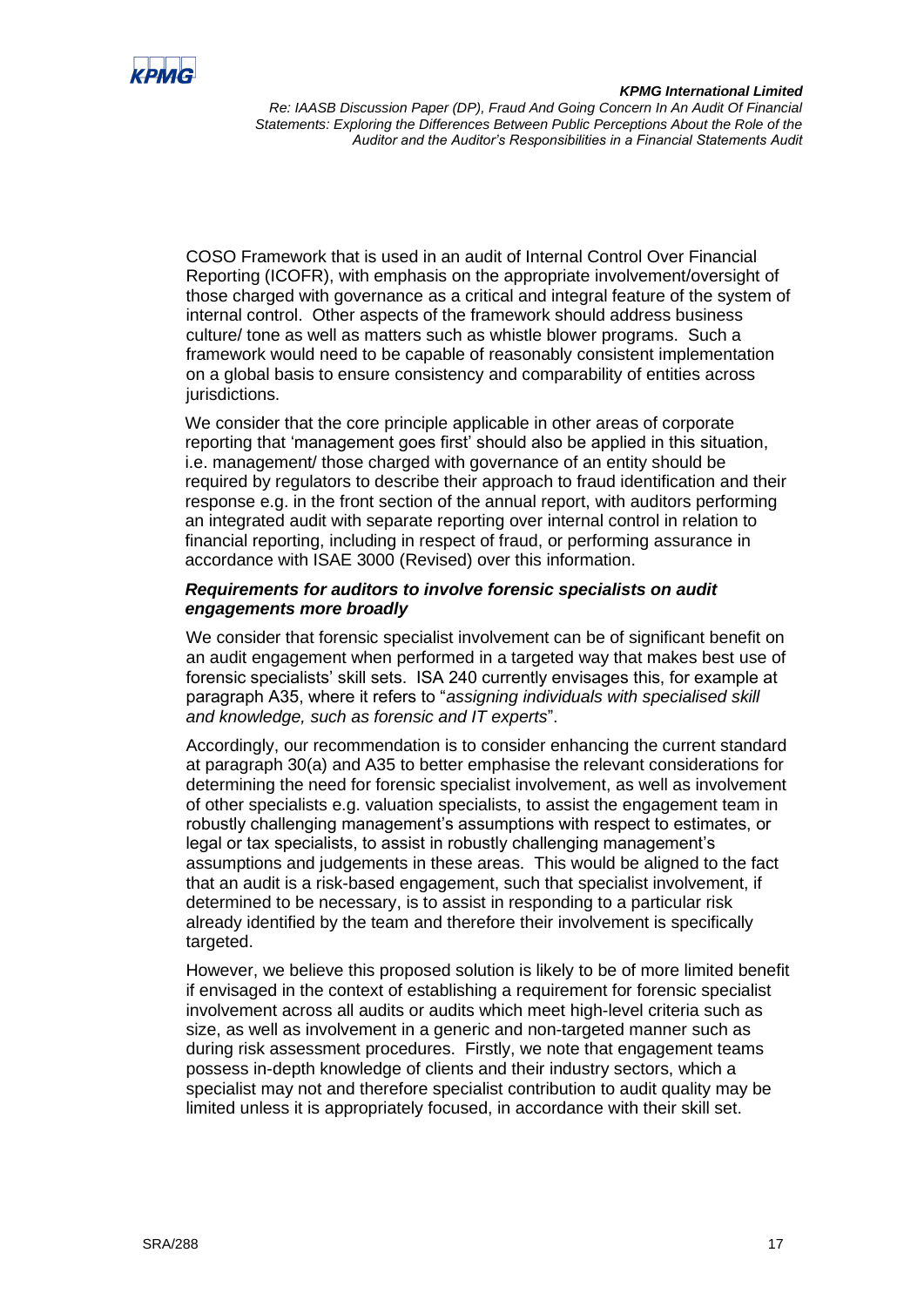![](_page_17_Picture_0.jpeg)

We also note that even if the solution is applied based on broad criteria such as size, or whether or not an entity is listed, rather than being aligned to a riskbased approach, this may also limit its usefulness, e.g. we note that non-listed entities do not necessarily have a lower fraud risk profile than listed entities.

Furthermore, we would caution against a general requirement for involvement across all audits, when the role and responsibility of the forensic specialist is not clearly defined/ is not targeted, as this may instead create a perception that a 'forensic audit' is being performed or forensic auditor skillset is being deployed, which could possibly widen the expectation gap.

## *Focus on non-material fraud*

The ISAs establish a number of requirements in this area, including requiring the auditor to evaluate whether identified misstatements are indicative of fraud and assess the impact on other aspects of the audit, particularly management representations. The Board questions whether these responsibilities should be expanded or enhanced, noting that non-material frauds are becoming more prevalent, and may be indicative of broader concerns regarding an entity, to require a wider focus by the auditor on fraud.

We do not believe the auditor's responsibilities need to be expanded, but we suggest that the IAASB consider enhancing the current material in the ISAs regarding the auditor's responsibilities when non-material fraud is identified (whether by the entity or the auditor) in terms of evaluating the implications on the audit as a whole. For example, greater emphasis could be given to understanding the actions taken by management in response to the identification of fraud, and evaluating the implications this understanding may have on risk assessment; the auditor's understanding of the entity's internal control; the reliability of audit evidence, and how we exercise professional scepticism.

We also suggest that the IAASB consider including enhanced guidance in respect of the term 'material' fraud, to highlight that consideration of materiality should involve qualitative as well as quantitative factors, with examples, linked to ISA 320.10, that this is factored in when determining materiality for the financial statements as a whole, and for particular classes of transactions, account balances or disclosures, i.e. there is no 'separate' materiality threshold in respect of fraud.

# *Third-party Fraud*

The Board questions whether there should be additional emphasis placed on the auditor's procedures with respect to third-party fraud, which are currently triggered if auditors identify particular risks, e.g. around collusion opportunities between entity employees and parties external to the entity, as well as whether these responsibilities should be broadened beyond fraud that is directly related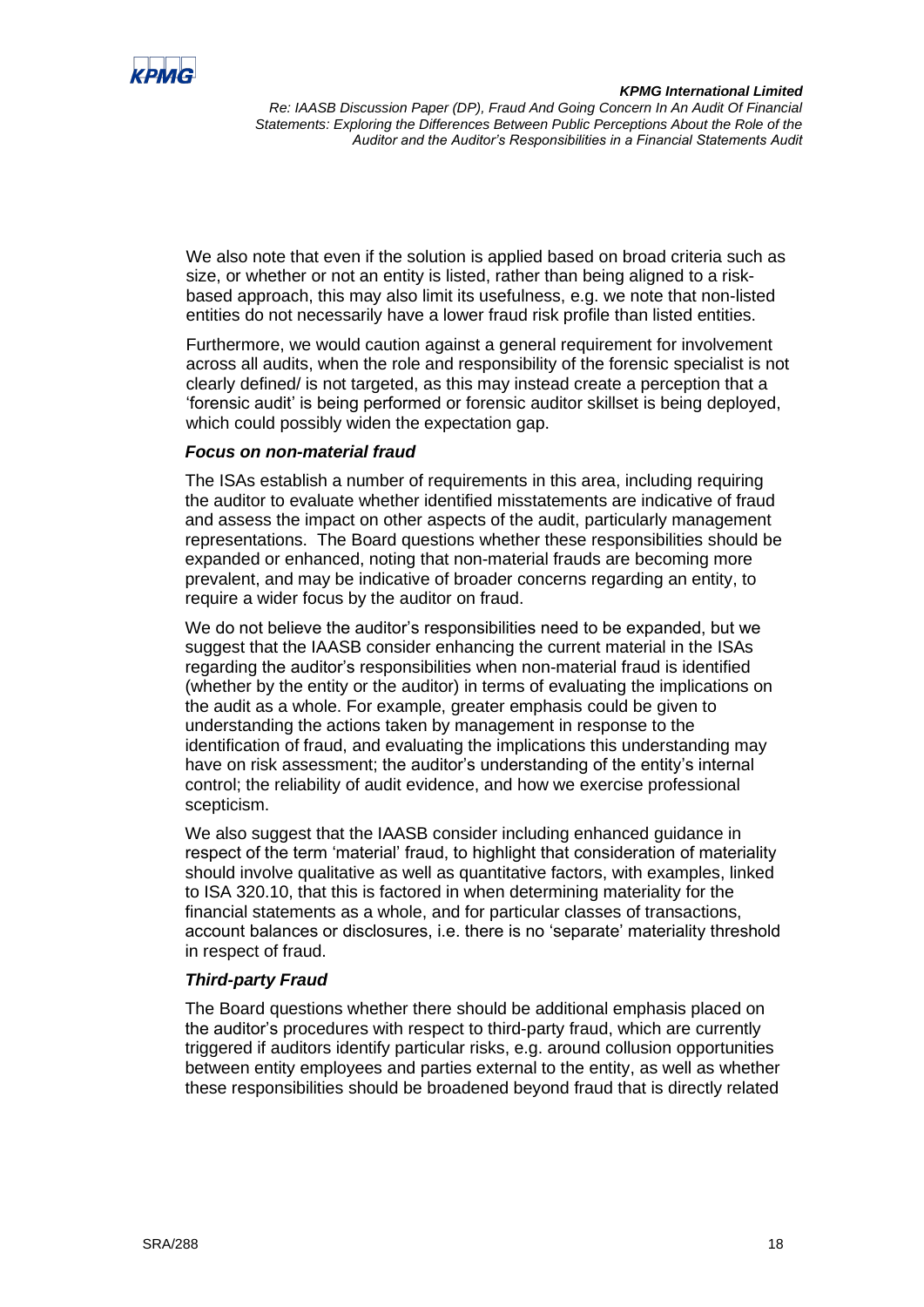![](_page_18_Picture_0.jpeg)

to financial reporting to address matters such as cyber security risks that are related to operational or reputational risk.

We would be concerned with broadening auditors' responsibilities beyond the current remit and possibly widening the expectation gap, as a financial statement audit, by nature, is not directed towards identification of such frauds as it is focused on material misstatement of the financial statements rather than the entity's operational/ reputational matters.

Instead, we recommend the potential inclusion of enhancements to application material within ISA 240 in respect of professional scepticism, to highlight areas such as collusion opportunities/ risk factors (which may be more prevalent in certain industries or jurisdictions). This would be similar to enhancements made/proposed to other standards in recent years to raise awareness of the importance of professional scepticism and when, in particular, this may be necessary in performing an audit engagement.

# *Additional Quality Control Procedures*

The Board questions whether enhancements to quality control requirements may be introduced, directed to fraud. For example, the Board suggests that the Engagement Quality Control Review could be enhanced to explicitly clarify that the EQC Reviewer considers significant judgements made and conclusions reached by the engagement team to address the risks of fraud.

We believe that the proposed revised ISQM standards are fit for purpose in this area, and these suggestions are already addressed by current quality control requirements. However, we would be supportive of enhancements to more explicitly clarify that 'significant matters' subject to EQC review would include significant matters in relation to fraud.

## **(b) Is there a need for enhanced procedures only for certain entities or in specific circumstances? If yes:**

# **(i) For what types of entities or in what circumstances?**

As we note above, it is unlikely to be appropriate or effective to try to establish generic criteria for these potential solutions e.g. by size or whether or not an entity is listed, because risks are entity-specific, e.g. we note that non-listed entities do not necessarily have a lower fraud risk profile than listed entities. Instead, we support the proposals primarily directed to enhancements to ISA 240 and other ISAs, where relevant, in relation to all audit engagements, e.g. to better emphasise the relevant considerations for determining the need for forensic specialist involvement, or involvement of data and analytics experts, and how we exercise professional scepticism and considerations in this regard, which are aligned to the risk-based nature of an audit engagement.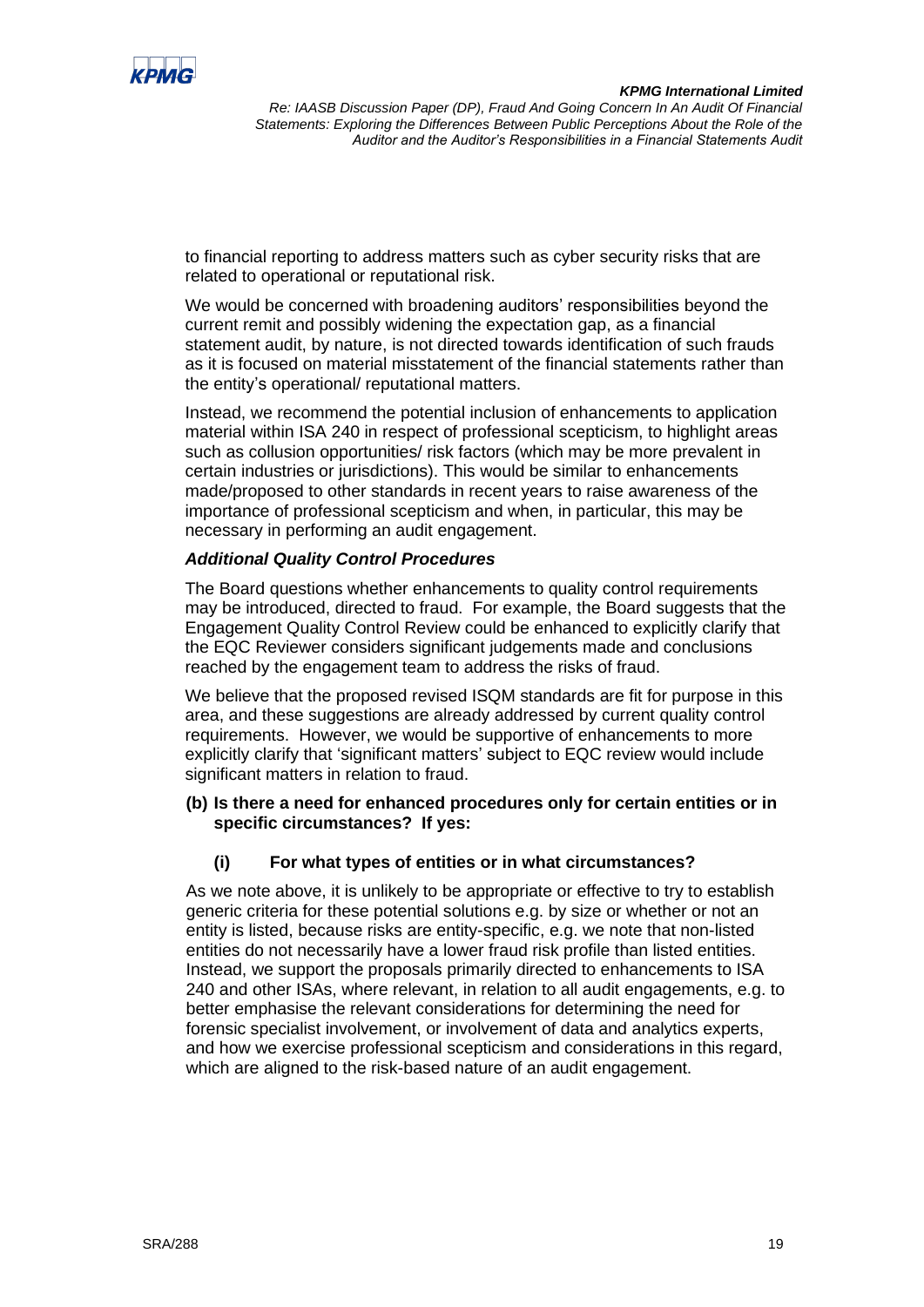![](_page_19_Picture_0.jpeg)

Similarly, we believe that training solutions would be most effective if developed and made available to all auditors, as part of their qualification process and on an ongoing basis.

If solutions such as requirements for auditors to evaluate and report on an entity's system of internal control, or longer-term business resilience/ viability are explored further, we recommend that investors are involved in decisionmaking in this area and, given the significant cost involved, we believe such a solution would likely be more appropriate if restricted to listed entities/ PIEs. We also highlight that decisions in this area would generally fall within the remit of market regulators – please see our response to Question 4, noting that other bodies, including such regulators, would need to be involved in this dialogue.

# **(ii) What enhancements are needed?**

Please refer to our responses above, which discuss in more detail our views on the various solutions proposed in the DP and our recommendations regarding the most appropriate avenues for the IAASB to pursue.

#### **(iii) Should these changes be made within the ISAs or outside the scope of an audit (e.g. a different engagement)? Please explain your answer.**

Please refer to our responses above. We recommend that enhancements to the ISAs be considered, in particular, to ISA 240, to clarify existing concepts, including to better emphasise the relevant considerations for determining the need for forensic specialist involvement, or involvement of data and analytics experts, and how we exercise professional scepticism and considerations in this regard, which are aligned to the risk-based nature of an audit engagement. We also set out recommendations in our response to Question 1a) regarding ISA 240 placing increased emphasis on evaluating the culture and tone at the top of the entity, as well as expanding guidance in responding to financial statement level fraud risks.

We also recommend exploring training solutions, working with other relevant bodies, including IAESB, National Standard Setters (NSS), and regulators to determine the appropriate scope of such training, noting that this should be responsive to the root causes of recent corporate failures.

If the IAASB, and other bodies, decide to pursue the solution of requirements for auditors to evaluate and report on the entity's processes and controls to prevent and detect fraud (or, as we recommend, on an entity's system of internal control more broadly, which may also include processes and controls in respect of provision of information regarding longer-term resilience/ viability of an entity), we note that a suitable framework establishing criteria for measurement/ assessment would need to be developed, similar to the COSO Framework that is used in an audit of Internal Control Over Financial Reporting (ICOFR), that would be capable of reasonably consistent application on a global basis.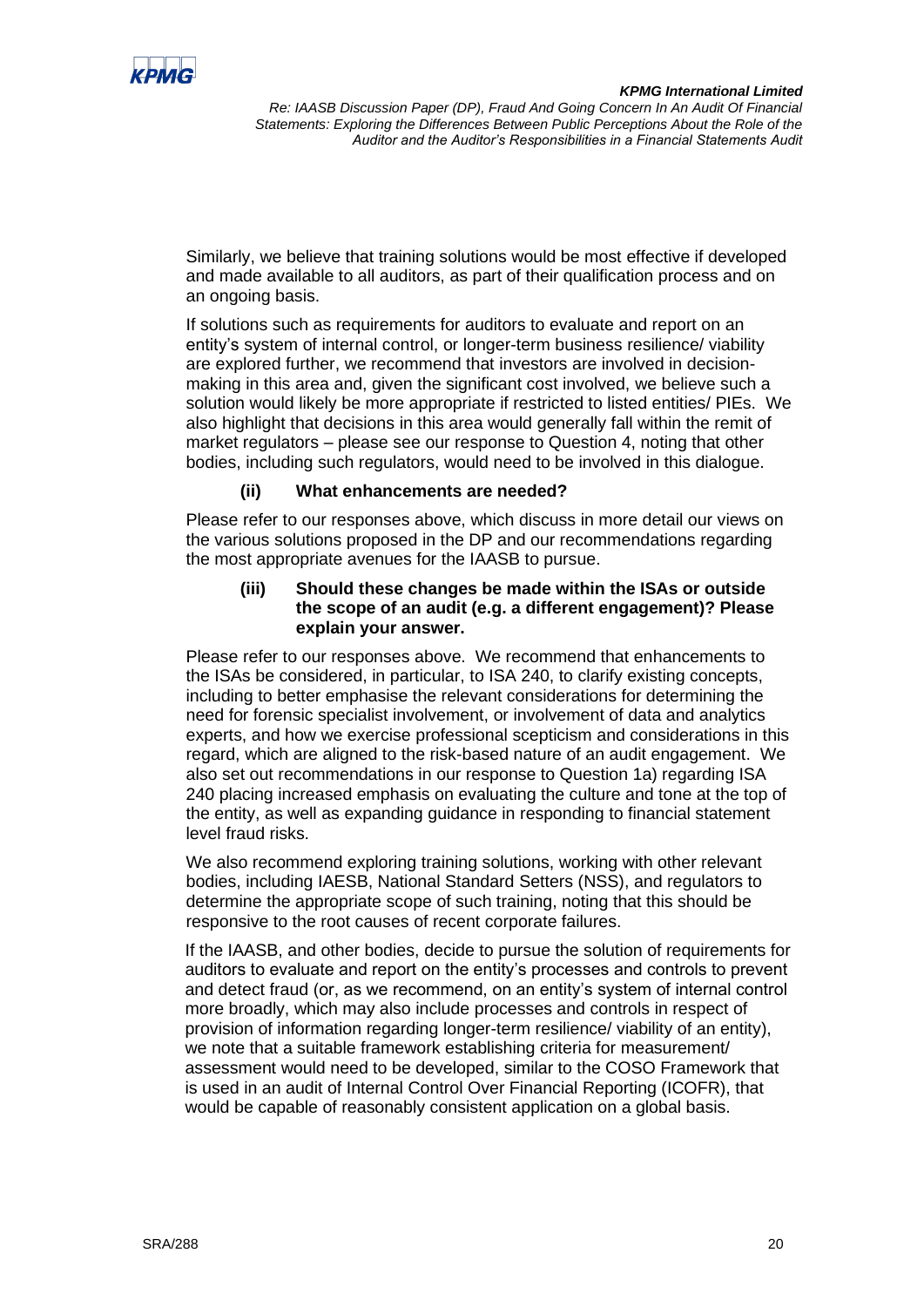![](_page_20_Picture_0.jpeg)

Additionally, equivalent requirements for entities would likely need to be developed via financial reporting standards, laws and regulations, or corporate governance codes, rather than attempting to effect requirements indirectly through auditors.

Please refer to our response to Question 4, in which we note that for several of these solutions to be effected, bodies, including financial reporting standard setters, as well as regulators, will need to work together.

We consider that such an engagement should be performed as a separate engagement e.g. as an integrated audit with separate reporting by the auditor regarding internal control over financial reporting (including in respect of fraud) or as an assurance engagement in accordance with the ISAE 3000 (Revised) suite of standards, rather than as part of the audit of the financial statements..

We also believe that the core principle applicable in other areas of corporate reporting that 'management goes first' should also be applied in this situation, i.e. management/ those charged with governance of an entity should be required by regulators to describe their approach to fraud identification and their response e.g. in the front section of the annual report, with auditors providing assurance over this information.

## **(c) Would requiring a "suspicious mindset" contribute to enhanced fraud identification when planning and performing the audit? Why or why not?**

We highlight that audits are risk-based assurance engagements and, accordingly, auditors exercise professional scepticism in a manner commensurate with their understanding of the entity and their identification and assessment of risk. As a result, an auditor is currently required to exercise professional scepticism appropriately and, when considered appropriate, will move towards a more suspicious frame of mind in a higher-risk engagement than in a low-risk engagement.

Accordingly, we do not believe there is a need to formally introduce a spectrum of professional scepticism as we believe the concept is already designed to be responsive to the circumstances.

## **(i) Should the IAASB enhance the auditor's considerations around fraud to include a "suspicious mindset"? If yes, for all audits or only in some circumstances?**

We would not be supportive of such an approach. As we note above, we do not recommend that the IAASB make fundamental changes to the concept of professional scepticism as we believe that, as a mindset, this is already capable of, and required to be, adaptive to the entity's circumstances and the risk environment.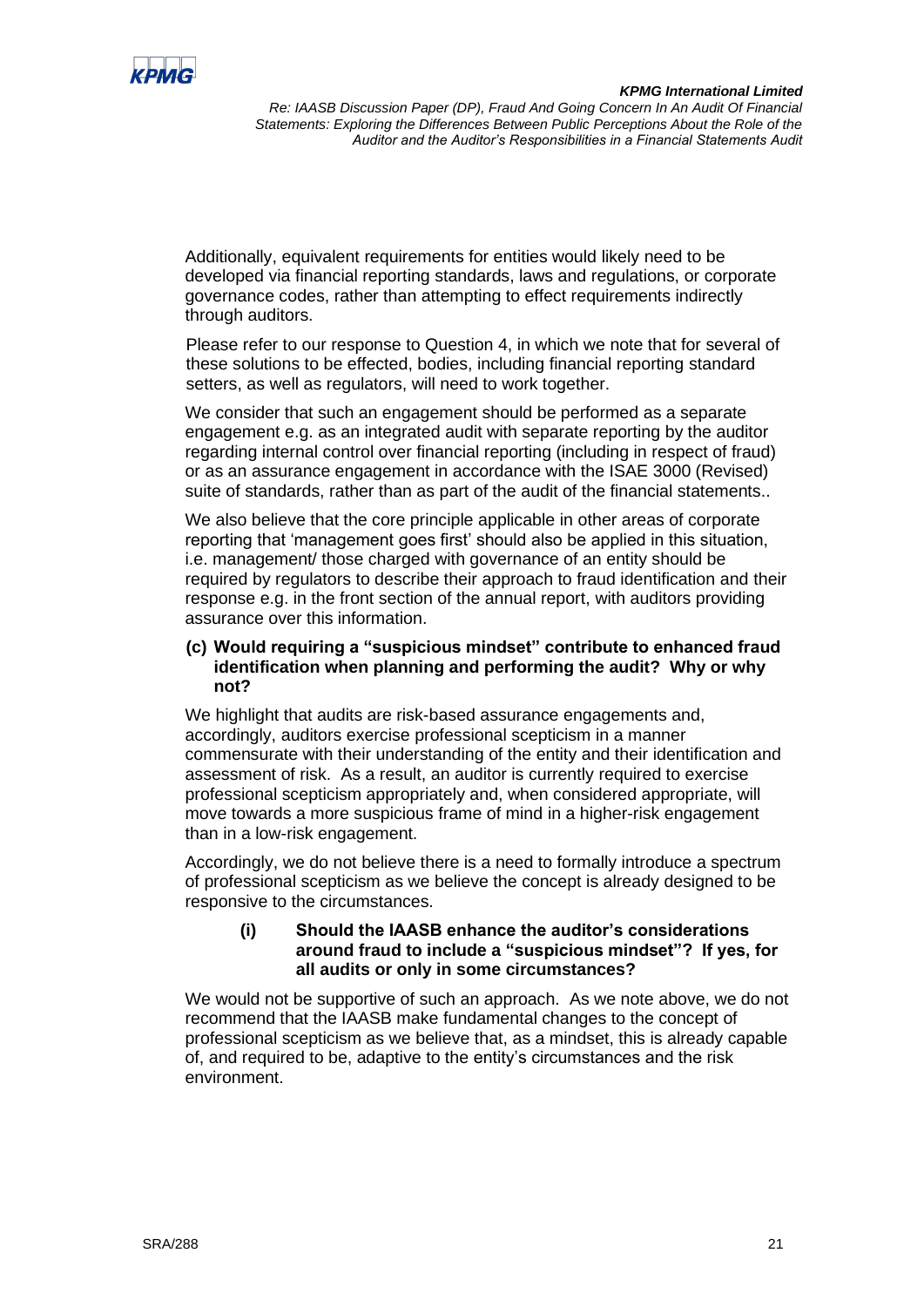![](_page_21_Picture_0.jpeg)

#### *KPMG International Limited*

*Re: IAASB Discussion Paper (DP), Fraud And Going Concern In An Audit Of Financial Statements: Exploring the Differences Between Public Perceptions About the Role of the Auditor and the Auditor's Responsibilities in a Financial Statements Audit*

In circumstances where presumptive doubt or complete doubt would be required, ISAs, as well as the IESBA *International Code of Ethics for Professional Accountants (including International Independence Standards)* (the "IESBA Code") currently address this by other mechanisms, including during client/engagement acceptance/ continuance procedures, as well as consideration of withdrawal from engagements. We believe that requiring a default mindset of "deep suspicion" would be contradictory to and may undermine the principles embedded in both the ISAs and the IESBA Code.

Instead, since professional scepticism is fundamentally a mindset/ behaviour and therefore it cannot be improved by simply requiring auditors to be 'more sceptical', we recommend exploration of additional enhancements to the ISAs that emphasise how to exercise professional scepticism in respect of fraud during the audit, including when this is most critical, as well as how to do this. For example, ISA 240 could introduce a 'stand back' requirement to consider all audit evidence obtained, similar to that included in ISA 315 (Revised), as well as guidance regarding auditor biases and how to address disconfirming audit evidence. This could be linked to the Examples of Circumstances that Indicate the Possibility of Fraud, set out in Appendix 3 of ISA 240. This requirement could emphasise the importance of discussion between members of the engagement team, similar to the Risk Assessment and Planning Discussion that is required by ISA 315 (Revised), as such matters may only be identified on a collective basis across the engagement team as a whole. We also suggest the inclusion of improved linkage to proposed ISA 600 (Revised), addressing frauds that arise at components and highlighting the importance of involvement of component auditors, given their greater knowledge of the component environment, including local language, prevailing business culture, risks, laws and regulations, ethical standards, corporate governance standards, and established business customs/ practices. This may be especially important when the component is in a jurisdiction that is considered to be "higher risk", because, for example, it involves a rapidly changing regulatory and business landscape, and is subject to heightened fraud risks.

We welcome the proposal to strengthen language used in the ISAs, e.g. to focus on '*challenging*' management, or '*reconsidering* evaluations/ assessments' when new information comes to light.

We are also supportive of the proposal to require auditors to evaluate whether judgements made by management in making its assessment of going concern are indicators of possible management bias, noting that this approach is required in the UK. The IAASB would need to provide guidance to support such assessments, including factors to consider.

We acknowledge the Board's commentary that, in order to avoid a bias for obtaining confirming evidence, the ISAs and financial reporting standards could be worded to place emphasis on negative rather than positive statements for management assertions, based on their research, which suggests that auditors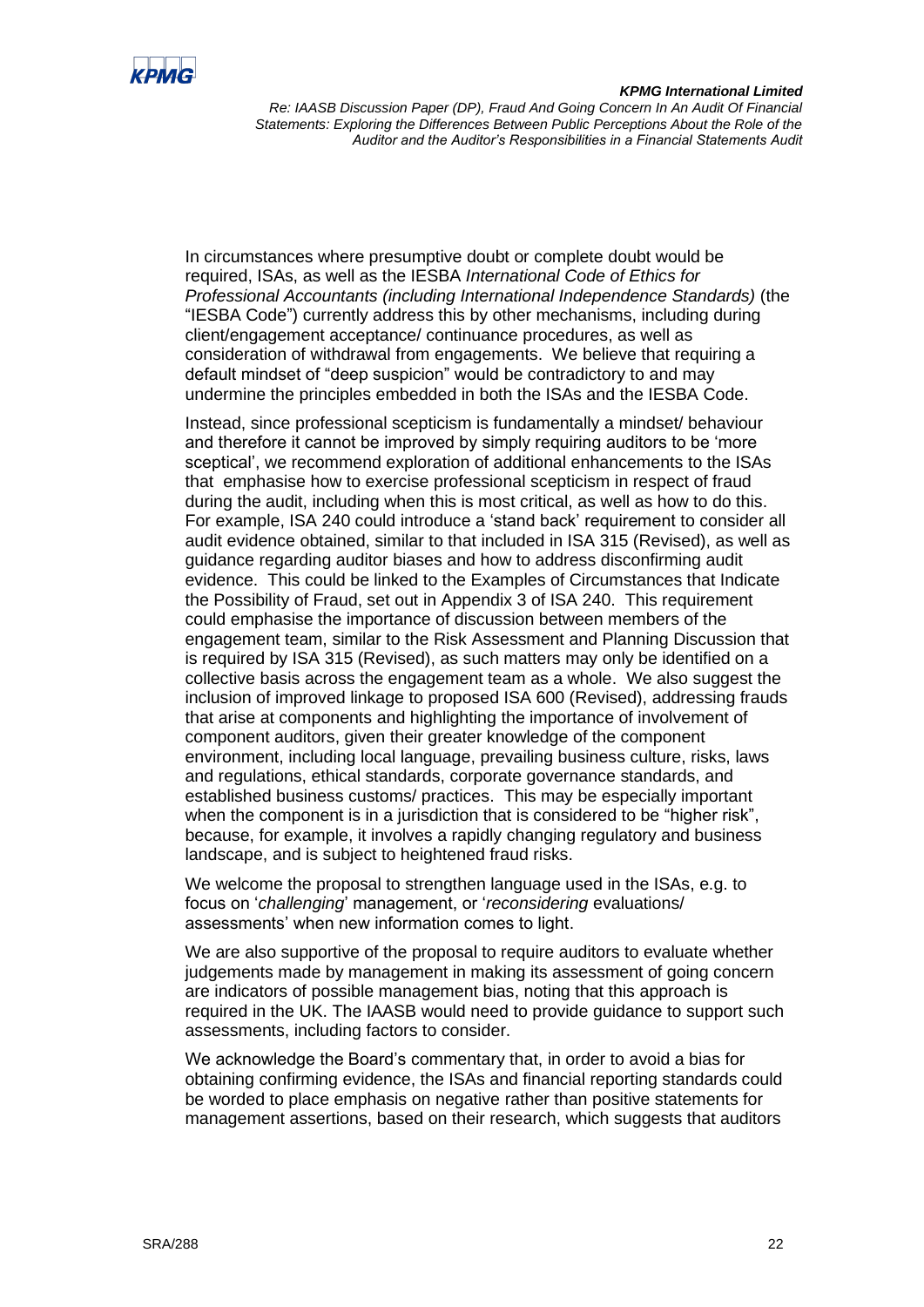![](_page_22_Picture_0.jpeg)

are less likely to seek confirming evidence for negative statements. We believe it would be helpful to explore this approach, noting that ISA 540 (Revised) requires the auditor to design and perform their further audit procedures in a manner that is not biased towards obtaining audit evidence that may be corroborative or towards excluding audit evidence that may be contradictory. Similar changes are proposed in other ISAs, e.g. proposed ISA 600 (Revised) and therefore the aims of this proposal would be aligned with other ISAs.

**(d) Do you believe more transparency is needed about the auditor's work in relation to fraud in an audit of financial statements? If yes, what additional information is needed and how should this information be communicated (e.g. in communications with those charged with governance, in the auditor's report, etc.)?**

We consider that communication about the auditor's work in relation to fraud is an important area about which to communicate clearly to both those charged with governance, as well as to users of the financial statements and the auditor's report thereon.

We believe that ISA 260 (Revised), *Communication With Those Charged With Governance* and ISA 265, *Communicating Deficiencies in Internal Control to Those Charged with Governance and Management* sufficiently address communication in this area with those charged with governance. We believe such communication is a critical part of enabling those charged with governance to discharge their oversight responsibilities.

Although the inclusion of further information in the auditor's report regarding the auditor's responsibilities in this area, including the inherent limitations of an audit, may be helpful, we believe overall that this is likely to be of limited benefit to users of financial statements and may result in 'clutter' that could make the auditor's report unwieldy.

There is currently no requirement within the ISAs to describe specific procedures performed regarding risks of material misstatement due to fraud in the auditor's report, although such information may be included if it is determined by the auditor to be a key audit matter. We highlight, however, that a description of the extent to which an audit is capable of detecting fraud is now required to be communicated in all auditor's reports in the UK by UK ISA 700. We suggest that the IAASB explore the inclusion of enhanced material in the ISAs in this regard, including factors to consider in determining whether fraud, or fraud risk, may be a key audit matter. However, we note that it is important that any changes to the ISAs in this area do not encourage the inclusion of boilerplate material in this regard.

We also recommend that the IAASB monitor UK investor views regarding the provision of more information by the auditor as to the ability of the audit to detect fraud and other irregularities to help inform their considerations in this area.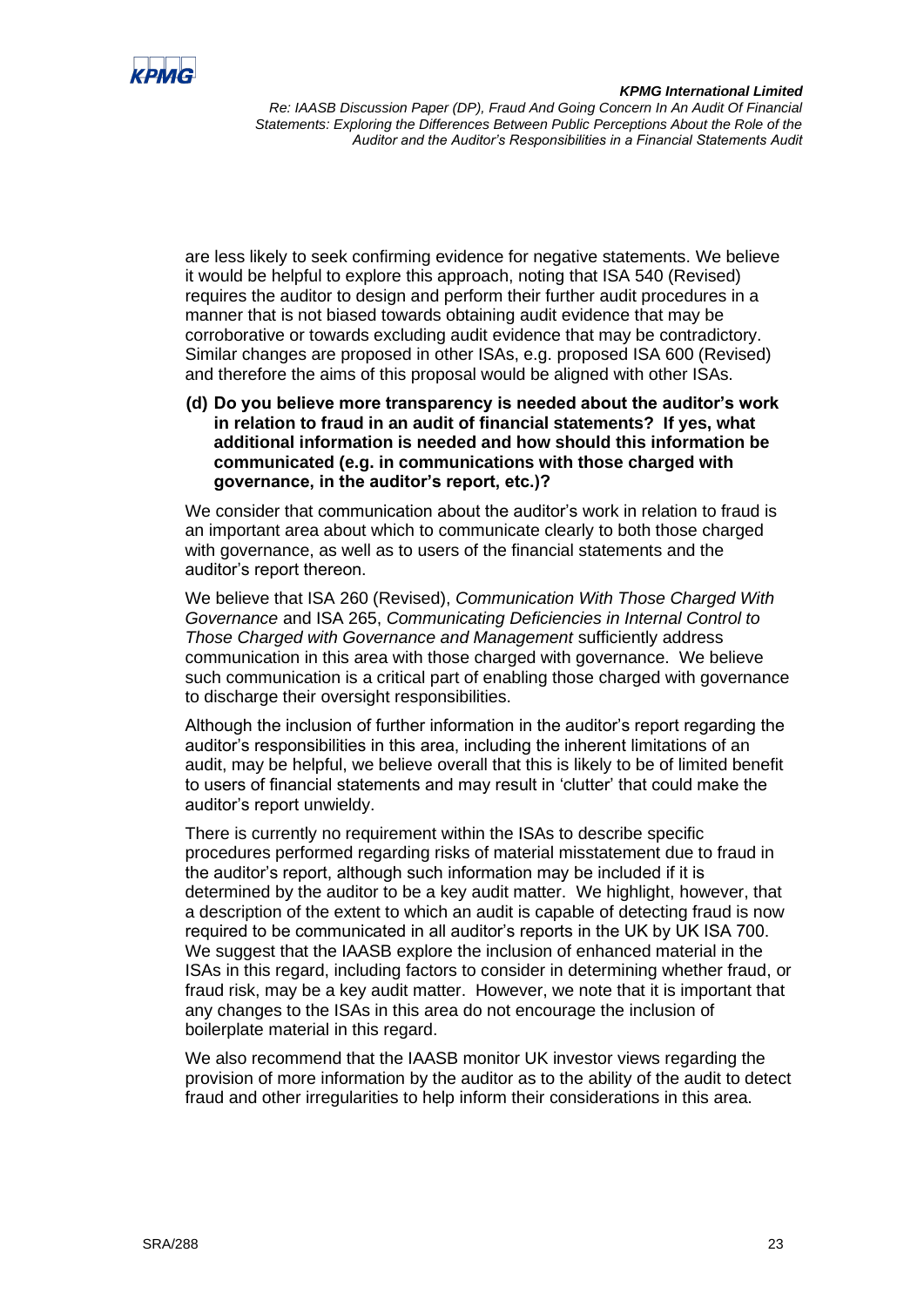![](_page_23_Picture_0.jpeg)

- **3. This paper sets out the auditor's current requirements in relation to going concern in an audit of financial statements, and some of the issues and challenges that have been raised with respect to this (see Sections III and IV). In your view:**
	- **(a) Should the auditor have enhanced or more requirements with regard to going concern in an audit of financial statements? If yes, in what areas?**

We do not consider that the fundamental responsibilities of auditors in terms of auditing 'going concern' in the context of being an assumption underlying the basis of preparation of the financial statements, or regarding their determination of the adequacy of disclosures in respect of 'going concern' should be changed. Please refer to our response to Question 1a) for more information.

However, we highlight that several aspects of ISA 570 (Revised) may give rise to inconsistency in interpretation/application in practice and therefore we recommend that the IAASB explore clarification of these areas, for ease and consistency of use. We set out our recommendations for exploration of potential clarifications below. In describing these, we emphasise that equivalent changes to both principles and terminology would need to be made to financial reporting standards, e.g. IFRS Standards (in particular, IAS 1), as well as legal/regulatory and corporate governance requirements directed at entities, so that these would be aligned and roles and responsibilities of different parties, including management and those charged with governance at entities, as well as regulators and others, would be appropriate and balanced across the financial reporting ecosystem.

We note that going concern requirements for auditors set out in the ISAs are currently more prescriptive than those for management/ those charged with governance, set out in financial reporting standards, and yet management/ those charged with governance are best placed to make assessments of going concern as a result of their detailed knowledge of the business, including future plans.

In relation to this, we further highlight that financial reporting standards (e.g. IFRS Standards) are limited in terms of the requirements/ guidance in respect of going concern. We recommend that the IAASB work with financial reporting standard setters, e.g. the IASB, and other bodies to explore this, including considering, in particular, enhancing disclosure requirements related to going concern to provide users with clear information, and to draw aspects of this together better in the financial statements to 'tell the story' for stakeholders in a more cohesive manner. Additionally, we recommend that regulatory bodies be encouraged to consider enhancing requirements regarding timely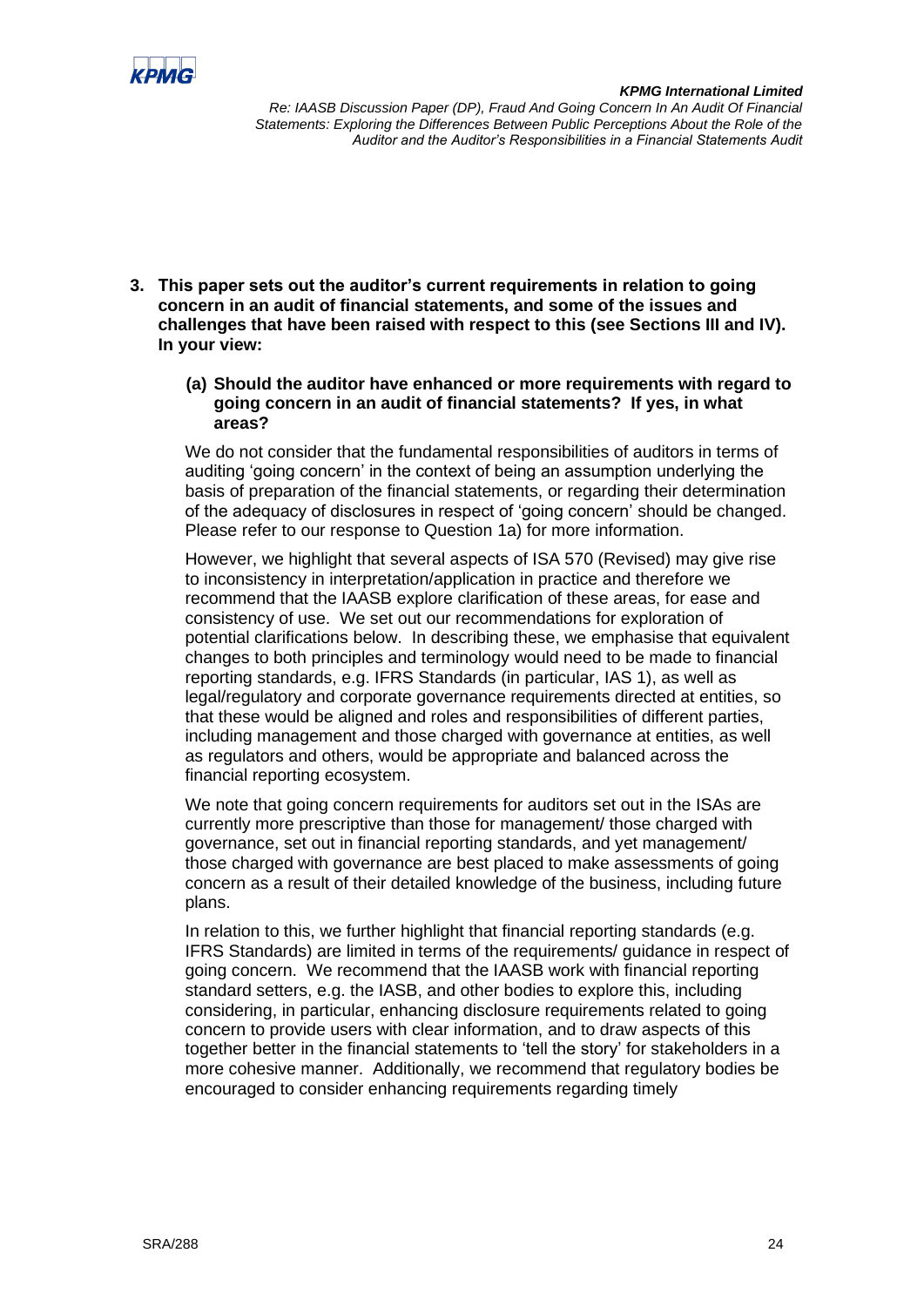![](_page_24_Picture_0.jpeg)

communication to the market regarding going concern/ solvency issues as such enhancements would better address stakeholder information needs.

## *Recommendations for Enhancements to the ISAs Including Clarification of Going Concern Concepts*

We set out below our observations regarding areas where there may be scope for differing implementation in practice of ISA 570 (Revised), in particular, in relation to a material uncertainty related to going concern (MUGC):

- The term 'going concern' is not defined, and there is also a lack of clarity regarding terminology used in describing the threshold for which the going concern basis is no longer appropriate (An entity's financial statements are prepared on a going concern basis unless management either intends to liquidate the entity or to cease operations or has no realistic alternative but to do). Terms such as 'entity' (i.e. whether this refers to the legal entity or the underlying business), 'intends', 'liquidate', 'or 'cease operations' are not defined, and there is a lack of clarity as to how these terms apply across the spectrum of business models that currently exist, e.g. start-ups, exploration entities with a limited lifespan, research and development entities, dormant entities etc., or whether 'realistic' means having exhausted all opportunities. Such definition could also clearly explain the fact that the threshold at which an entity would no longer be considered to be a going concern is deliberately high, commensurate with the fact that this is an assumption underlying a basis of preparation of financial statements;
- We believe there is scope for confusion around the concept of a MUGC itself, which may lead to inconsistency in practice, especially if financial reporting frameworks do not have a clear definition or do not specify what information should be disclosed;
- There is also scope for confusion resulting from the fact that a MUGC arises from events or conditions that may cast significant doubt (which is not a clearly defined term in itself) on the entity's ability to continue as a going concern, but elsewhere in the ISA (and in the auditor's report) significant doubt is described as resulting from a MUGC. This seems to be circular and does not help clarity;
- There may be a lack of consistent understanding of terms such as 'feasible'. We recognise that it is not usually possible to ascribe percentage probabilities to such outcomes and accordingly the determination of 'feasible' falls along a spectrum, however, we consider that it would be helpful for auditors if the ISA were to provide more guidance about factors to consider in determining where on this spectrum the matter may fall.

We recommend that the IAASB explore these concerns, with the aim of clearly defining the terminology used as well as providing greater clarification/ guidance regarding the measures, assumptions and judgements that are needed to address them. Such exploration could also focus on clarifying/simplifying the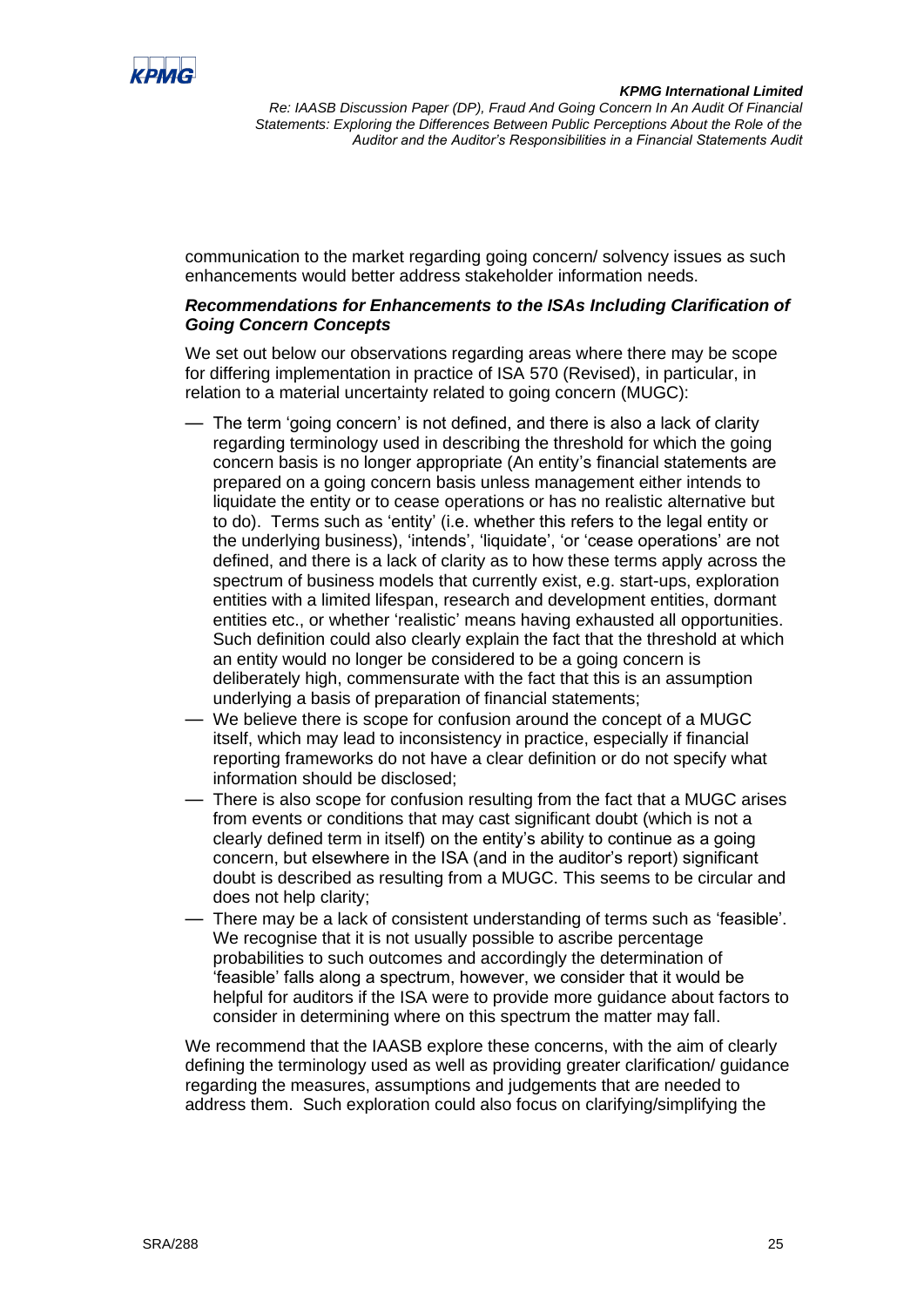![](_page_25_Picture_0.jpeg)

#### *KPMG International Limited*

*Re: IAASB Discussion Paper (DP), Fraud And Going Concern In An Audit Of Financial Statements: Exploring the Differences Between Public Perceptions About the Role of the Auditor and the Auditor's Responsibilities in a Financial Statements Audit*

steps to assess/evaluate going concern, and greater emphasis on disclosure requirements in financial reporting standards, including about matters that may cast significant doubt but do not give rise to a MUGC. Additionally, we recommend that clarification be explored regarding the extent to which mitigating factors may be considered, including significant assumptions and judgements about the feasibility of management's plans and the importance of assessing the extent to which such plans are within management's control. The IAASB would need to work with other standard setters, in particular, financial reporting standard setters, e.g. IASB, to help ensure that concepts and requirements are clear and are aligned between ISAs and financial reporting standards.

We also suggest that the IAASB explore clarification to terminology such as 'feasible' and how this may be impacted by significant economic uncertainty, such as that resulting from the COVID-19 pandemic. In exploring such changes, we note that we do not believe it would be in the public interest to enhance the standard such that there is an increase in MUGCs absent a change in economic conditions. Instead, we believe the emphasis should be on financial statement disclosures about key assumptions and judgements in making these determinations, and in the auditor's report regarding the procedures performed and conclusions reached, where relevant. Care would also need to be taken to ensure that additional information provided with the aim of transparency does not give rise to confusion for users as to the overall conclusion of management and the auditor (when the going concern basis of preparation is appropriate but there are significant events or conditions that may cast significant doubt), which we believe should remain as a binary conclusion about whether the going concern basis of preparation is appropriate or not.

In connection with this, it would be helpful for financial reporting standard setters to consider whether to require disclosure by entities that the financial statements are prepared on a going concern basis (when appropriate) unless management intends to liquidate the entity or to cease operations, or has no realistic alternative but to do so.

#### *Period of Assessment/ Evaluation of Going Concern*

A key proposal in the DP is for the going concern evaluation to be extended to cover a longer period. Based on ISA requirements and their interaction with the requirements of financial reporting frameworks, e.g. IFRS Standards, the current period of assessment is 'at least, but not limited to, 12 months from the reporting date'. For some entities, there may be events or conditions that occur beyond such a timeframe that may cast significant doubt on the entity's ability to continue as a going concern, e.g. if the entity needs to undertake significant refinancing activities 18 months after the reporting date, the auditor would currently be required to consider available information about these events, as well as to make inquiries of management and remain alert to the existence of such events or conditions. Accordingly, our view is that it may be helpful to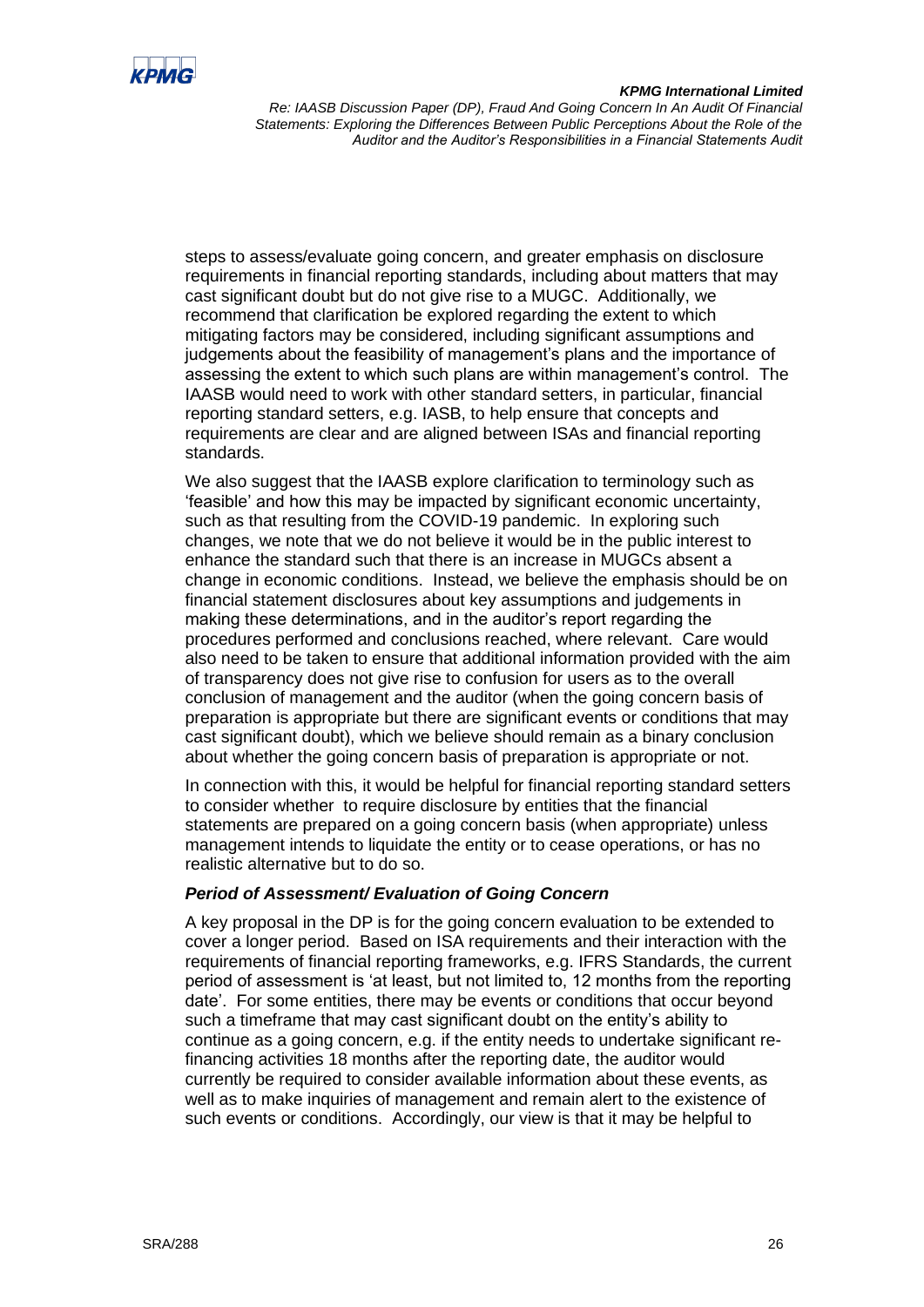![](_page_26_Picture_0.jpeg)

explore certain clarifications regarding the auditor's evaluation of the appropriateness of the period for management's assessment.

We believe that consideration should be given to the length of the period of management's assessment being directly linked to the date of authorisation of the financial statements, rather than the reporting date, noting that this approach is already taken in certain jurisdictions, e.g. the US, the UK and Australia where, if management's assessment covers less than twelve months from the date of approval of the financial statements, the auditor requests management to extend its assessment to at least twelve months from that date. We consider that this may be more appropriate in terms of the underlying objectives of the requirement, as 'going concern' is a fundamental assumption underlying the basis of preparation of the financial statements and, accordingly, it is critical for this assumption to be appropriate at the time the financial statements are approved for issue, considering the information needs of users of the financial statements. This is also likely to be particularly important as the time between the date of authorisation and the reporting date increases.

We highlight that audit requirements are based on the fundamental premise that 'management goes first', i.e. management is best placed to make the assessment of going concern, based on their extensive knowledge of the specific circumstances of the entity, and the auditor evaluates this. We recommend, therefore, that financial reporting standards and other legal/ regulatory/ corporate governance requirements retain this core principle.

Accordingly, in exploring any changes in this area, the IAASB would need to work closely with financial reporting standard-setters, including the IASB, as well as other bodies, e.g. regulators and national standard-setters.

In terms of the length of the period of assessment, we note that the further into the future the events/ conditions are expected to occur, the more uncertainty there is involved, and therefore it may be challenging to obtain sufficient appropriate audit evidence. Accordingly, if the length of the period were to be extended beyond 12 months from the date of authorisation of the financial statements, it would be more likely that a MUGC would be considered to exist, which we do not believe would be in the public interest.

We therefore recommend that the IAASB, together with financial reporting standard-setters and other bodies, consider this carefully, so that any solution achieves an appropriate balance in terms of a period that is sufficiently long that it is informative, however, not so long that uncertainty is introduced that is of such a degree that neither management nor the auditor is able to reach a conclusion or provide meaningful information. We consider that a period that is required to be 'at least, but not limited to, 12 months' remains fit for purpose in terms of achieving this balance, noting that this would align with the fact that most financial reporting cycles, and audits thereon, are on an annual basis, supplemented by updated information provided in respect of interim periods.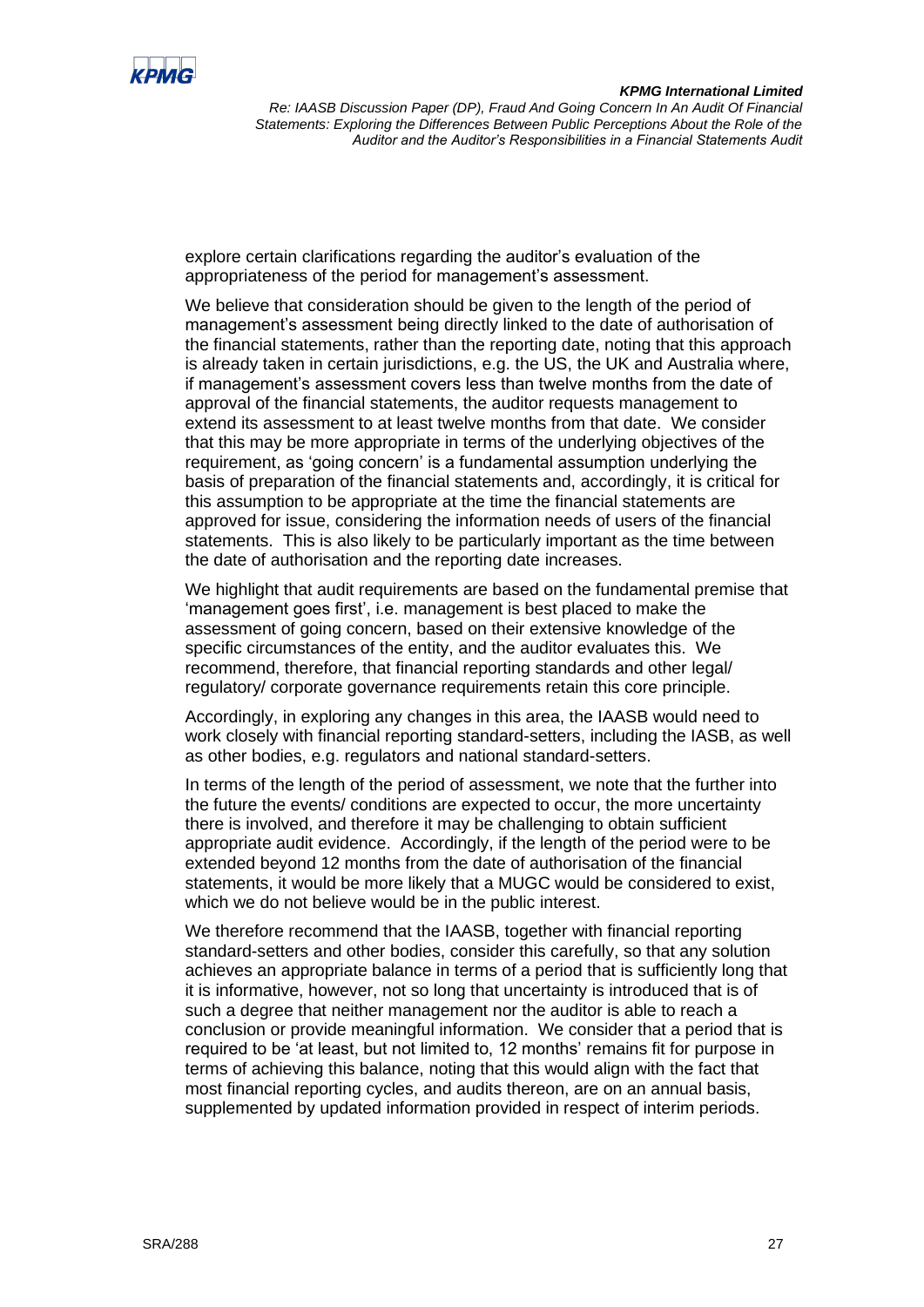![](_page_27_Picture_0.jpeg)

(See also our recommendations regarding longer-term resilience/ viability information below).

Furthermore, we recommend that the IAASB (and other international bodies) continue to express this period as being 'at least, but not limited to' and do not aim to establish an 'end-date'. Instead, the focus should clearly be on the need to evaluate *relevant* information, rather than on a specific time period. Management would be required to determine what information is relevant and then establish their period of assessment to include such information, i.e. standards should emphasise that the information about the future that may result in the identification of events or conditions that may cast significant doubt over the entity's ability to continue as a going concern determines the appropriate period rather than vice versa.

We believe that reference to a period of assessment that covers at least, but not limited to, 12 months from the date of authorisation of the financial statements would be a helpful indicative starting point for entities and auditors, who would also benefit from clearer guidance as to when it may be appropriate to extend the period of assessment beyond 12 months. We note that ISA 570.A14 states that '*since the degree of uncertainty associated with the outcome of an event or condition increases as the event or condition is further into the future, in considering events or conditions further into the future, the indications of going concern issues need to be significant before the auditor needs to consider taking further action'*. As such considerations likely require significant use of judgement, both management and auditors would benefit from further guidance including factors to consider in determining 'significance' to going concern. We believe this premise of relevant information and the appropriate period is embedded in the ISA currently, but it may benefit from clarification/ enhancement, with financial reporting standards, and laws/ regulations updated to align with this. The IAASB may also consider exploring whether to amend the ISAs to specifically require the auditor to evaluate the appropriateness of the period of management's assessment.

#### *Separate Assurance Engagement Over Longer-Term Information*

Going concern is a key area of the expectation gap and we fully acknowledge stakeholder calls for enhancements to the auditor's responsibilities in this area. As we describe earlier, a key component of the expectation gap in this area is the evolution gap, since financial statement audits have traditionally been premised on looking back at historical information, whilst many stakeholders are primarily focused on the viability/ resilience of the entity over the longer-term.

The ISA notes limitations of an audit in this area, including the fact that information becomes less reliable the further into the future to which it relates, as well as the fact that the auditor cannot make predictions about the future. Instead, it focuses on the performance of risk-based assessment and the identification of events or conditions that may cast doubt on the entity's ability to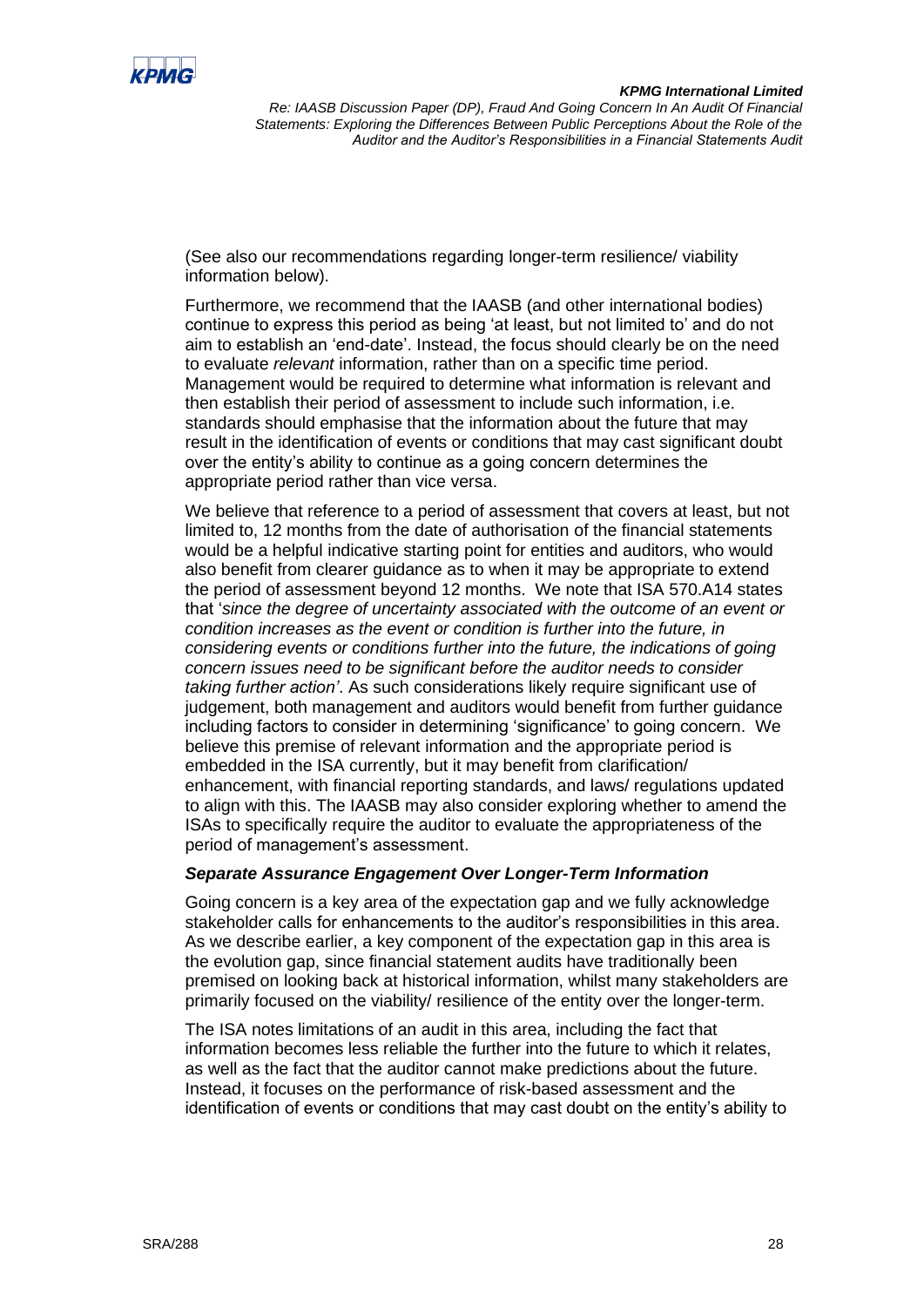![](_page_28_Picture_0.jpeg)

continue as a going concern, with additional procedures required if such events or conditions are identified, noting that the concept is that of a basis of preparation of financial statements.

Accordingly, we suggest that the IAASB and other bodies explore the possibility of a 'combined approach', under which a formal going concern assessment be performed by management as described above, for a period that is at least but not limited to 12 months from the date of authorisation of the financial statements (i.e. beyond the existing requirement that requires a minimum 12 months from the reporting date), focused on information that is relevant to the going concern assessment, in the current context of going concern as a basis of preparation of financial statements. Auditors would evaluate this assessment as part of their financial statements audit.

Further information could also be provided by management, e.g. in the front section of the annual report, about potential events/ conditions and related risks beyond the period of management's assessment of going concern, looking at the longer-term, including business plans and risks more widely. Such information would not form part of the binary conclusion as to whether going concern basis of preparation is or is not appropriate (which would be restricted to the assessment made for the purposes of assessing going concern as the basis of preparation for the financial statements) but would provide important information to investors about the business model, key risks/ uncertainties and their implications for the resilience of that model in the longer-term.

Such information may address significant assumptions and judgements made by management, including funding assumptions and committed funding. Additionally, for more forward-looking information, 'reverse' stress-testing information could be provided, focusing on the likelihood of particular events/ conditions actually occurring. It is important that such information is entityspecific and avoids 'boilerplate' material in order to be decision-useful to investors. We suggest that the IAASB, together with other relevant bodies, explore the development a framework for such resilience/ viability measures, for reporting on by the entity and assurance by the auditor, drawing on the experience of the banking sector.

Such information would be 'Other Information' as defined in the ISAs and the auditor's responsibilities for such additional information, when performing an audit of financial statements, are set out in ISA 720, *The Auditor's Responsibilities Relating to Other Information*, i.e. to consider whether there are material inconsistencies with the financial statements/ the auditor's knowledge obtained in the audit.

However, recognising that there may be somewhat limited overlap between such information and that which is subject to audit, in particular, as such information relates to the longer-term, as well as the fact that investors are seeking assurance over such information, we recommend that the IAASB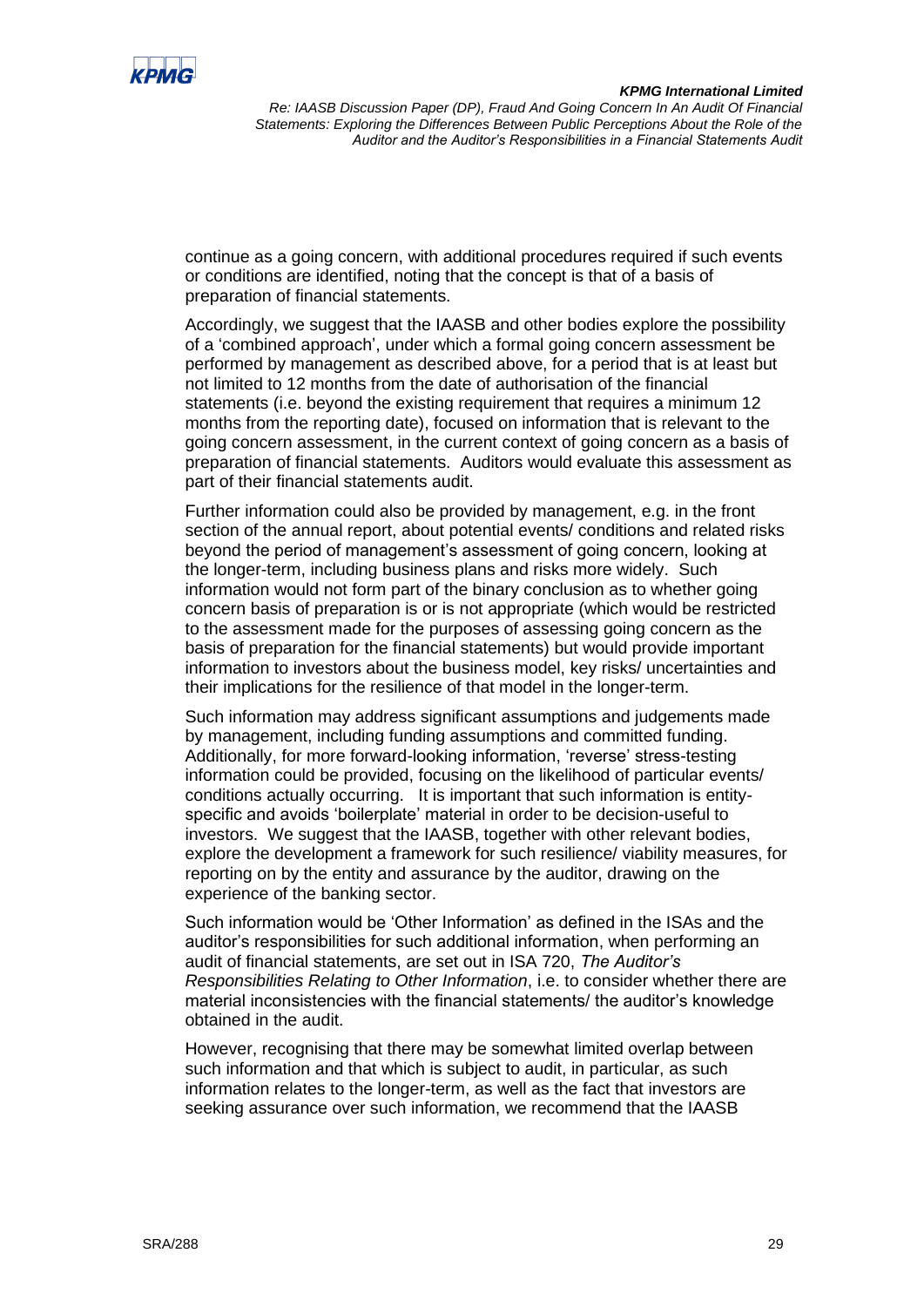![](_page_29_Picture_0.jpeg)

#### *KPMG International Limited*

*Re: IAASB Discussion Paper (DP), Fraud And Going Concern In An Audit Of Financial Statements: Exploring the Differences Between Public Perceptions About the Role of the Auditor and the Auditor's Responsibilities in a Financial Statements Audit*

explore this further. We recommend that assurance be provided over management's processes/ controls to develop the information, form assumptions and judgements, and the auditor could also provide commentary on those in a long-form report. This could be performed as a separate engagement, either as part of an integrated audit with separate reporting over an entity's system of internal control including in respect of this area, or as a separate assurance engagement performed in accordance with the ISAE 3000 (Revised) suite of standards. Such a separate assurance engagement may be optimal as it would allow greater flexibility as an entity's processes and controls in this area evolve, address information relating to a longer term, and as suitable criteria are developed, the pace of which may also vary across different jurisdictions. It would also enable assurance solutions to develop in line with stakeholder demand.

A framework for internal controls in this area, from the assessment through to inclusion of disclosures would need to be developed, capable of use on a globally consistent basis. This would support entities and auditors in assessing the design and implementation, and effectiveness of an entity's process over going concern, and compliance with the framework. IAASB would need to reach out to other bodies and work closely with them to effect such changes.

#### **(b) Is there a need for enhanced procedures only for certain entities or in specific circumstances? If yes:**

# **(i) For what types of entities or in what circumstances?**

We consider that any changes to the ISAs (and financial reporting standards, where appropriate) as described above should be made in respect of all entities, as going concern is a fundamental assumption affecting the basis of preparation relevant to all entities.

In respect of assurance over longer-term viability/ resilience information, we suggest that the IAASB work with other bodies, including financial reporting standard setters, e.g. the IASB, as well as other standard-setters including sustainability standard setters, and legal/ regulatory bodies, and also to perform detailed outreach to investors and other stakeholders, to more closely explore criteria for performance of such engagements. For example, it may be determined that such engagements be required only for listed entities/ PIEs, given the heightened public interest in such entities, as well as the fact that they are more likely to perform such analyses with the appropriate rigour that would be a pre-condition for performance of an assurance engagement of this nature.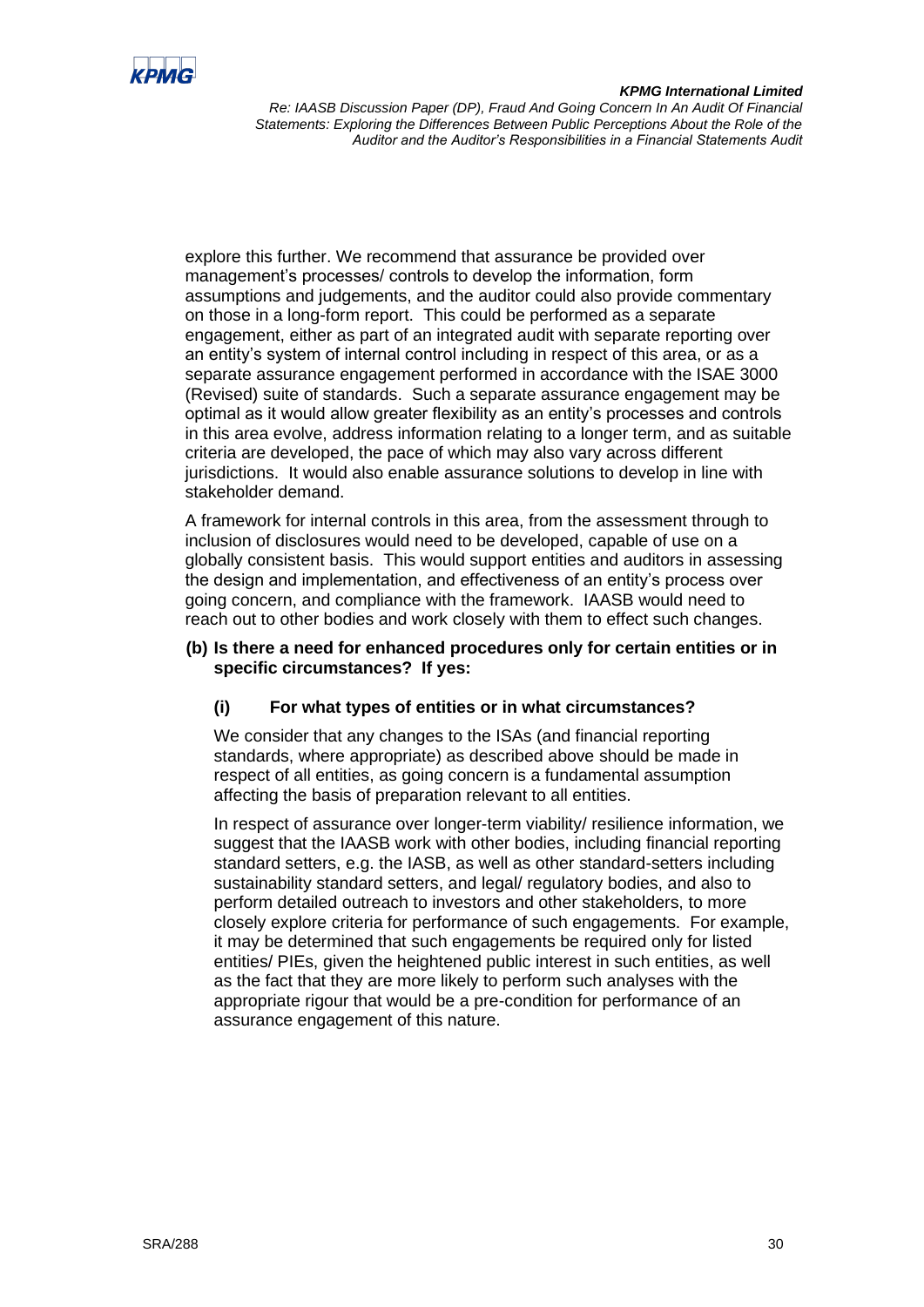![](_page_30_Picture_0.jpeg)

# **(ii) What enhancements are needed?**

Please see our response to Question 3a) which sets out our recommendations both for enhancements to the ISAs, with equivalent changes made to financial reporting standards (e.g. IFRS Standards) as well as to legal/ regulatory frameworks, including corporate governance requirements and codes of conduct for entities, and for additional assurance engagements in respect of longer-term statements of viability/ business resilience.

# **(iii) Should these changes be made within the ISAs or outside the scope of an audit (e.g., a different engagement)? Please explain your answer.**

Please see our response to Question 3a) which sets out our recommendations for enhancements to the ISAs, and financial reporting standards/ legal and regulatory requirement and corporate governance requirements/ codes of conduct to ensure that responsibilities are placed appropriately, in a balanced manner, across the financial reporting ecosystem as a whole.

We recommend that assurance over viability/ resilience information be performed as a separate engagement, either in the form of an integrated audit over an entity's system of internal control, including this area, with separate reporting over the system of internal control, or as a separate assurance engagement over management's process and controls to prepare this information, in accordance with the ISAE 3000 (Revised) suite of standards, with complementary changes to financial reporting/ sustainability standards.

# **(c) Do you believe more transparency is needed:**

**(i) About the auditor's work in relation to going concern in an audit of financial statements? If yes, what additional information is needed and how should this information be communicated (e.g., in communications with those charged with governance, in the auditor's report, etc.)?**

One potential solution to address the knowledge element of the expectation gap relating to going concern would be to provide clearer information in the auditor's report regarding the responsibilities of both management/ those charged with governance and of the auditor in respect of going concern. This would include describing the specific nature and purpose of audit procedures in this area, including the inherent limitations of an audit.

Our view is that this is unlikely, at least on its own, to be helpful and furthermore, such additional information may result in the auditor's report becoming unwieldy and more difficult for users to navigate.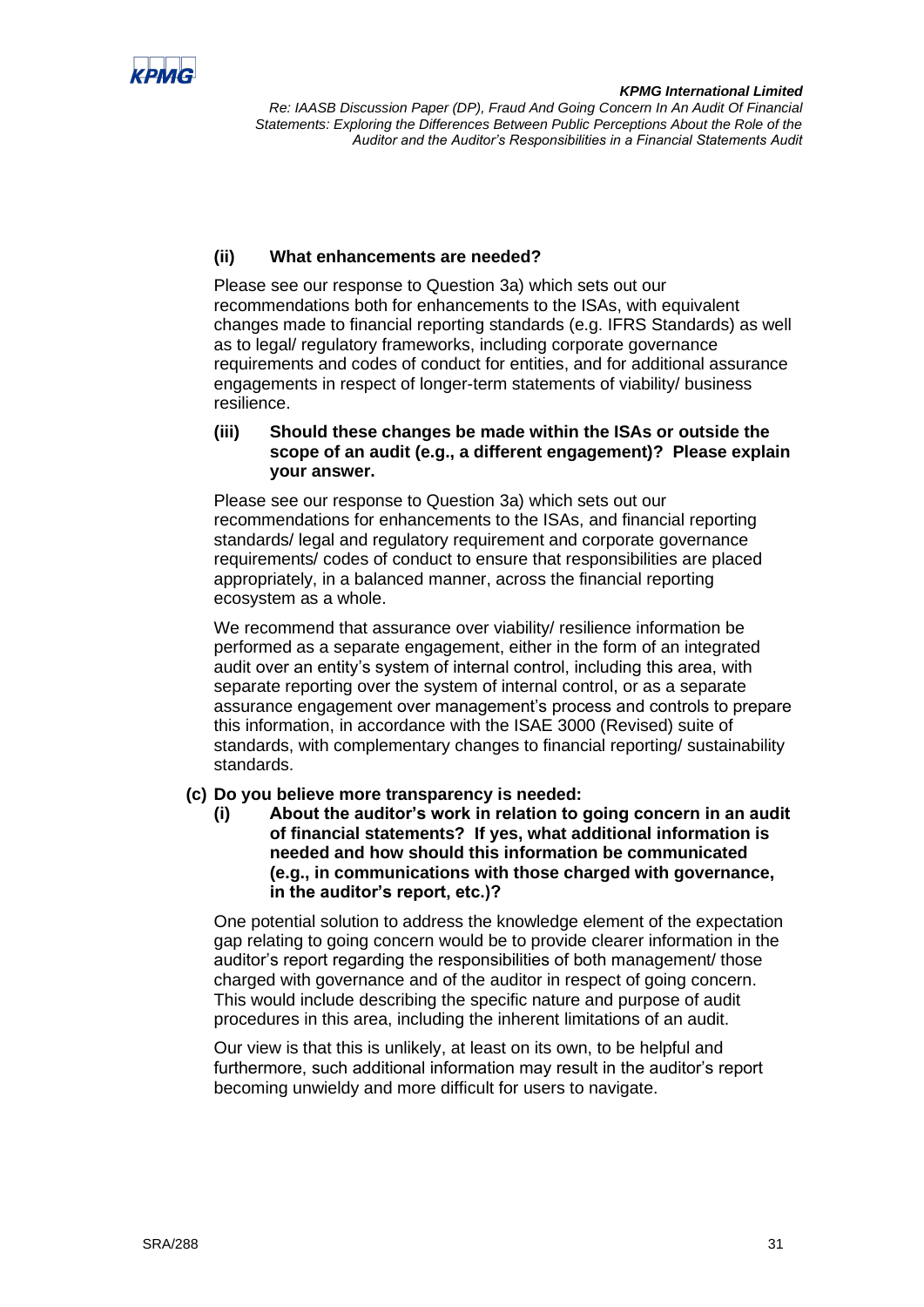![](_page_31_Picture_0.jpeg)

#### *KPMG International Limited*

*Re: IAASB Discussion Paper (DP), Fraud And Going Concern In An Audit Of Financial Statements: Exploring the Differences Between Public Perceptions About the Role of the Auditor and the Auditor's Responsibilities in a Financial Statements Audit*

Another potential solution, which may be of greater benefit, is for financial reporting standard setters to introduce requirements into financial reporting standards for financial statements to state explicitly in the basis of preparation note why the going concern basis of preparation is used, i.e. that this is used unless management intends to liquidate the entity, or to cease operations, or has no realistic alternative but to do so, and disclosures regarding its assessment of the entity's ability to continue as a going concern, so that the auditor's report does not introduce new information about going concern, but rather provides commentary about how the auditor evaluated management's assessment. Such disclosures by management could include their significant assumptions and judgements regarding their going concern assessment, so that the users are able to assess the reasonableness of these assumptions. Auditors may provide commentary about such matters as a KAM, if they determine this to be appropriate.

**(ii) About going concern, outside of the auditor's work relating to going concern? If yes, what further information should be provided, where should this information be provided, and what action is required to put this into effect?**

As we state earlier, the Brydon Review identified going concern as one of the areas that stakeholders most want information and clarity about, i.e. whether an entity is likely to survive for a reasonable length of time, and that stakeholders would likely want certain aspects of this information to be independently assured.

We also highlight other recent initiatives and dialogue in respect of interconnected standard-setting for corporate reporting, with increasing recognition by many independent standard-setting bodies, regulators, preparers, practitioners and other stakeholders that reporting on historical financial information alone is not sufficient to provide a holistic view of a company's performance. There is increasing demand for a longer-term, future-oriented view across a wider range of aspects of a company's performance, including non-financial information elements, the impacts of these different aspects and their interdependency with financial reporting.

In connection with the above, there is increased stakeholder focus on the risks of climate change, environmental damage and societal issues, which have a close relationship with longer terms aspects of 'going concern' considerations, and such matters are likely to be in the spotlight more than ever as we emerge from the COVID-19 outbreak. As a result, we expect greater emphasis on reporting by companies that addresses their impacts and initiatives in relation to these overarching global concerns as a core feature impacting their market value.